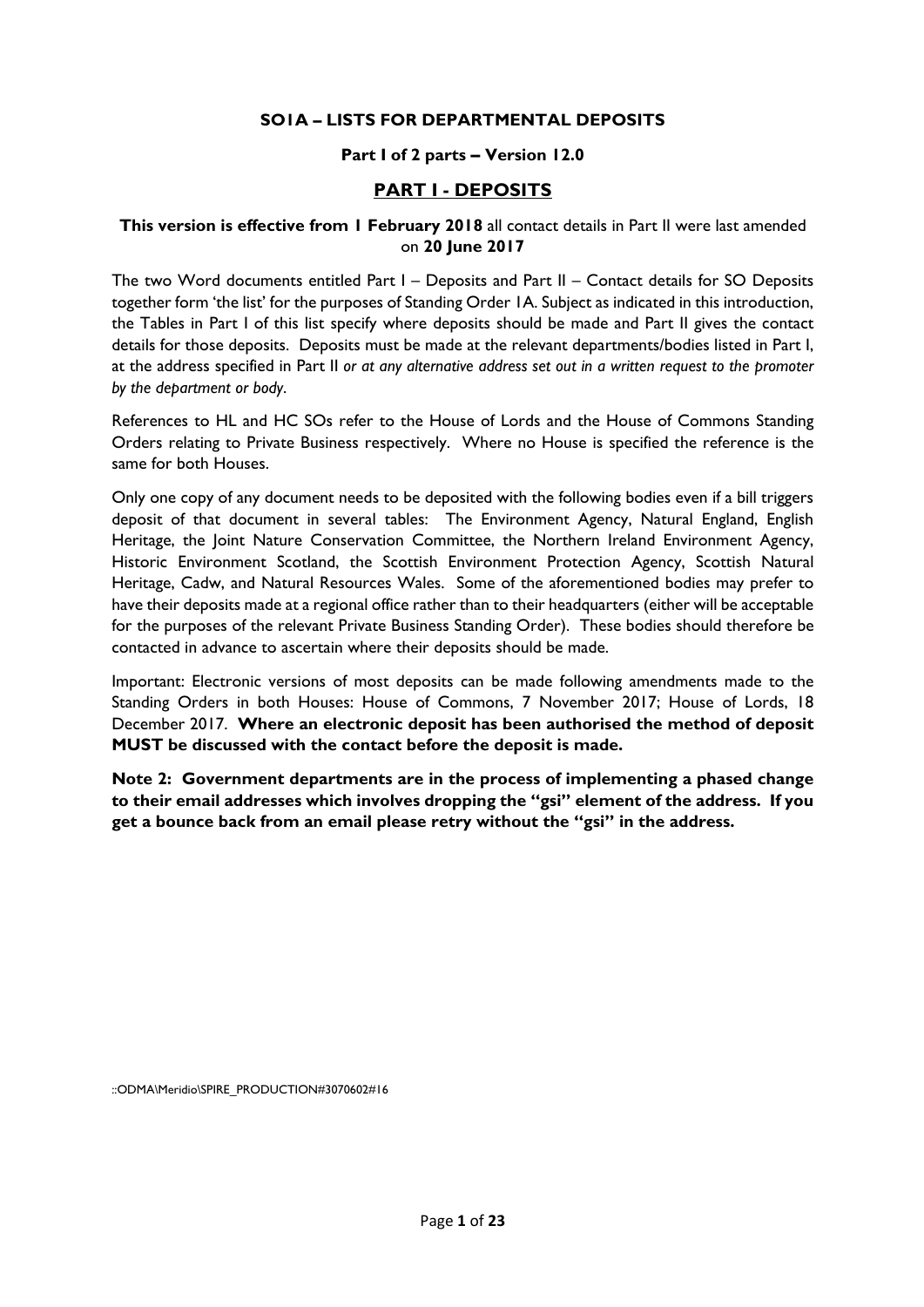## SO 27 DEPOSIT OF PLAN, BOOK OF REFERENCE, SECTION, ETC.

### Copies of the document(s) required to be deposited by HL SO 27(9) or HC SO 27(6) in accordance with SO 1A should be deposited as follows:

| Department/Body                            | No. | <b>Notes</b> |
|--------------------------------------------|-----|--------------|
| Ministry of Housing, Communities and Local |     |              |
| Government (MHCLG)                         |     |              |
| Department for Environment, Food and Rural |     |              |
| Affairs (DEFRA)                            |     |              |
| The Health and Safety Executive            |     |              |
| Department for Transport (DfT)             |     |              |
|                                            |     |              |

### For bills affecting England copies should also be deposited as follows:

| Department/Body                     | No. | <b>Notes</b>                             |
|-------------------------------------|-----|------------------------------------------|
| The Environment Agency              |     | See note at the beginning of SO IA list. |
| Natural England                     |     | See note at the beginning of SO IA list. |
| English Heritage                    |     | See note at the beginning of SO 1A list. |
| Joint Nature Conservation Committee |     | See note at the beginning of SO 1A list. |

#### For bills affecting Northern Ireland copies should also be deposited as follows:

| Department/Body                         | No. | <b>Notes</b>                             |
|-----------------------------------------|-----|------------------------------------------|
| The Northern Ireland Environment Agency |     | See note at the beginning of SO IA list. |

## For bills affecting Scotland copies should also be deposited as follows:

| Department/Body                                  | No. | <b>Notes</b>                             |
|--------------------------------------------------|-----|------------------------------------------|
| Historic Environment Scotland (formerly Historic |     | See note at the beginning of SO IA list. |
| Scotland)                                        |     |                                          |
| <b>Scottish Environment Protection Agency</b>    |     | See note at the beginning of SO 1A list. |
| Scottish Natural Heritage                        |     | See note at the beginning of SO IA list. |
|                                                  |     |                                          |

#### For bills affecting Wales copies should also be deposited as follows:

| Department/Body         | No. | <b>Notes</b>                             |
|-------------------------|-----|------------------------------------------|
| Cadw                    |     | See note at the beginning of SO IA list. |
| Natural Resources Wales |     | See note at the beginning of SO 1A list. |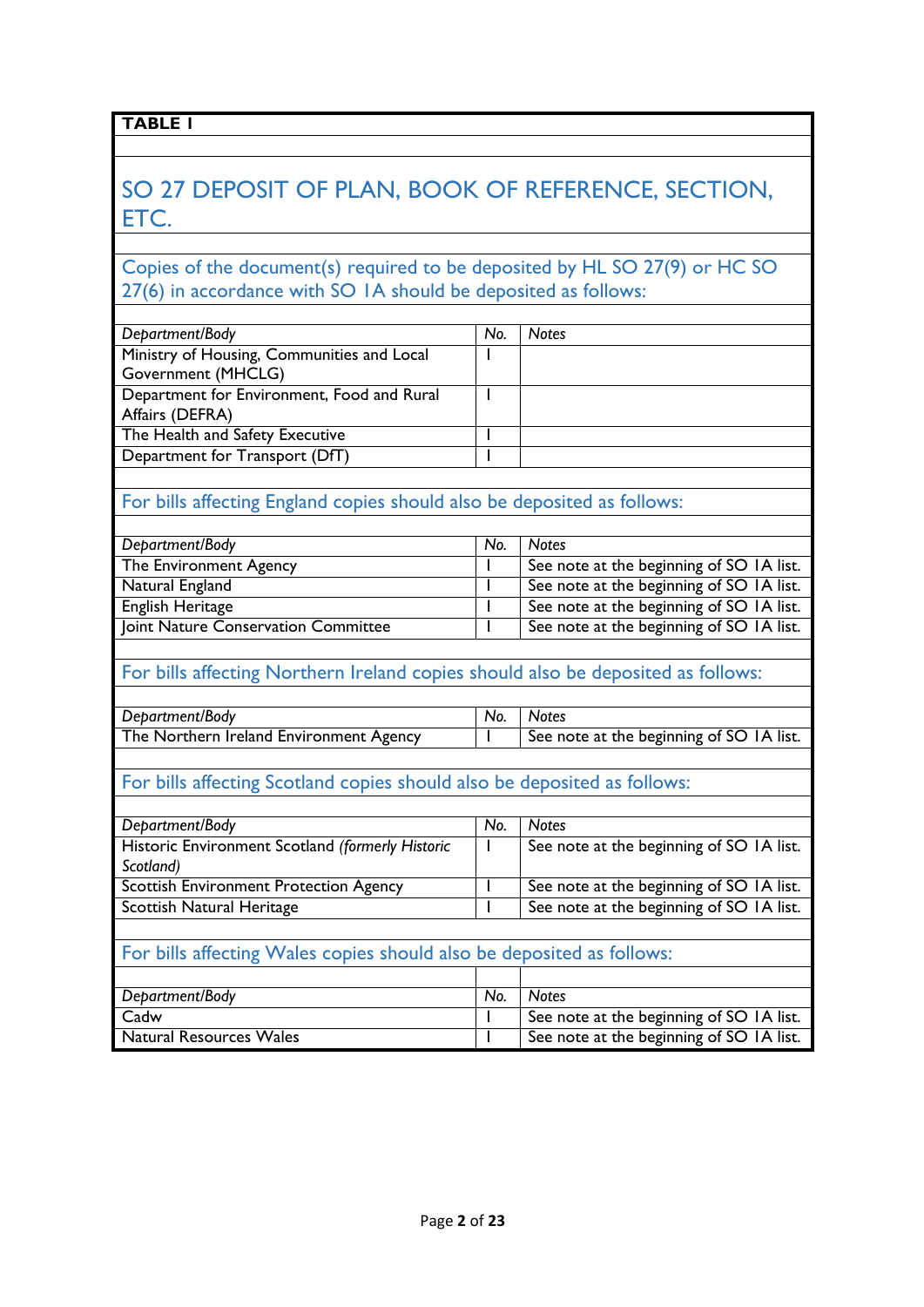## SO 27A ENVIRONMENTAL ASSESSMENT

Copies of the document(s) required to be deposited by HL SO 27A(1) or HC SO 27A(2) in accordance with SO 1A should be deposited as follows:

1 copy to each department etc. in **Table 11** at which copies of the bill are required to be deposited under SO 30 (Deposit of copies of bills at government departments and public bodies) plus 1 additional copy for DEFRA and for DCLG.

**Note:** Where a department is listed more than once only 1 copy (or the maximum specified for that department if they require more than 1 copy) need be deposited.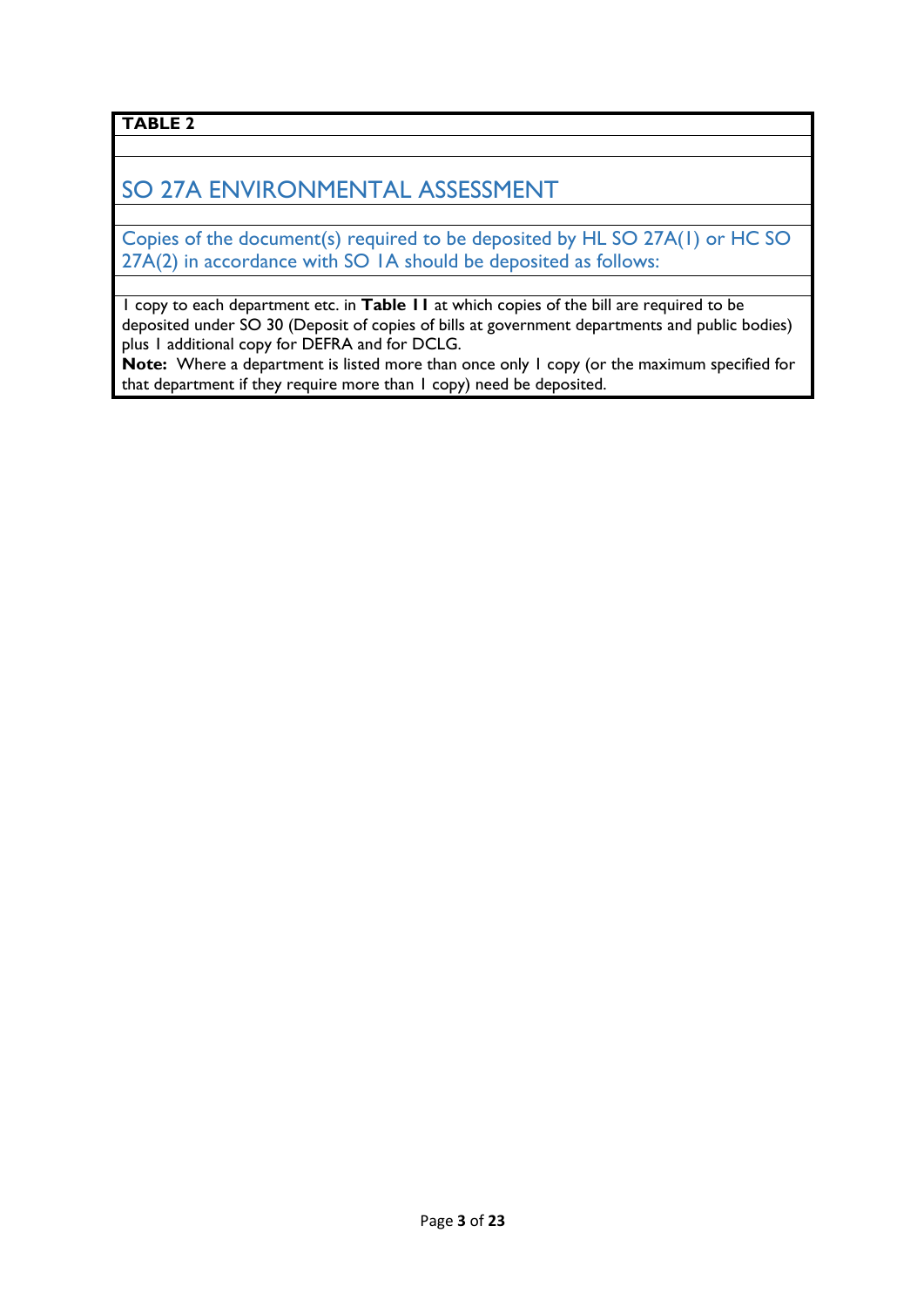## SO 29 DEPOSIT OF MAP IN CASE OF TRAMWAY, ETC., BILL

### Copies of the document(s) required to be deposited by SO 29 in accordance with SO 1A should be deposited as follows:

| Department/Body                            | No. | <b>Notes</b> |
|--------------------------------------------|-----|--------------|
| Ministry of Housing, Communities and Local |     |              |
| Government (MHCLG)                         |     |              |
| Department for Transport (DfT)             |     |              |

### For bills affecting England copies should also be deposited as follows:

| Department/Body                     | No. | <b>Notes</b>                             |
|-------------------------------------|-----|------------------------------------------|
| The Environment Agency              |     | See note at the beginning of SO 1A list. |
| Natural England                     |     | See note at the beginning of SO 1A list. |
| English Heritage                    |     | See note at the beginning of SO IA list. |
| Joint Nature Conservation Committee |     | See note at the beginning of SO IA list. |

### For bills affecting Northern Ireland copies should also be deposited as follows:

| Department/Body                         | No. | <b>Notes</b>                             |
|-----------------------------------------|-----|------------------------------------------|
| The Northern Ireland Environment Agency |     | See note at the beginning of SO IA list. |

#### For bills affecting Scotland copies should also be deposited as follows:

| Department/Body                                  | No. | <b>Notes</b>                             |
|--------------------------------------------------|-----|------------------------------------------|
| Historic Environment Scotland (formerly Historic |     | See note at the beginning of SO 1A list. |
| Scotland)                                        |     |                                          |
| <b>Scottish Environment Protection Agency</b>    |     | See note at the beginning of SO 1A list. |
| Scottish Natural Heritage                        |     | See note at the beginning of SO 1A list. |

### For bills affecting Wales copies should also be deposited as follows:

| Department/Body                | No. | <b>Notes</b>                             |
|--------------------------------|-----|------------------------------------------|
| Cadw                           |     | See note at the beginning of SO IA list. |
| <b>Natural Resources Wales</b> |     | See note at the beginning of SO IA list. |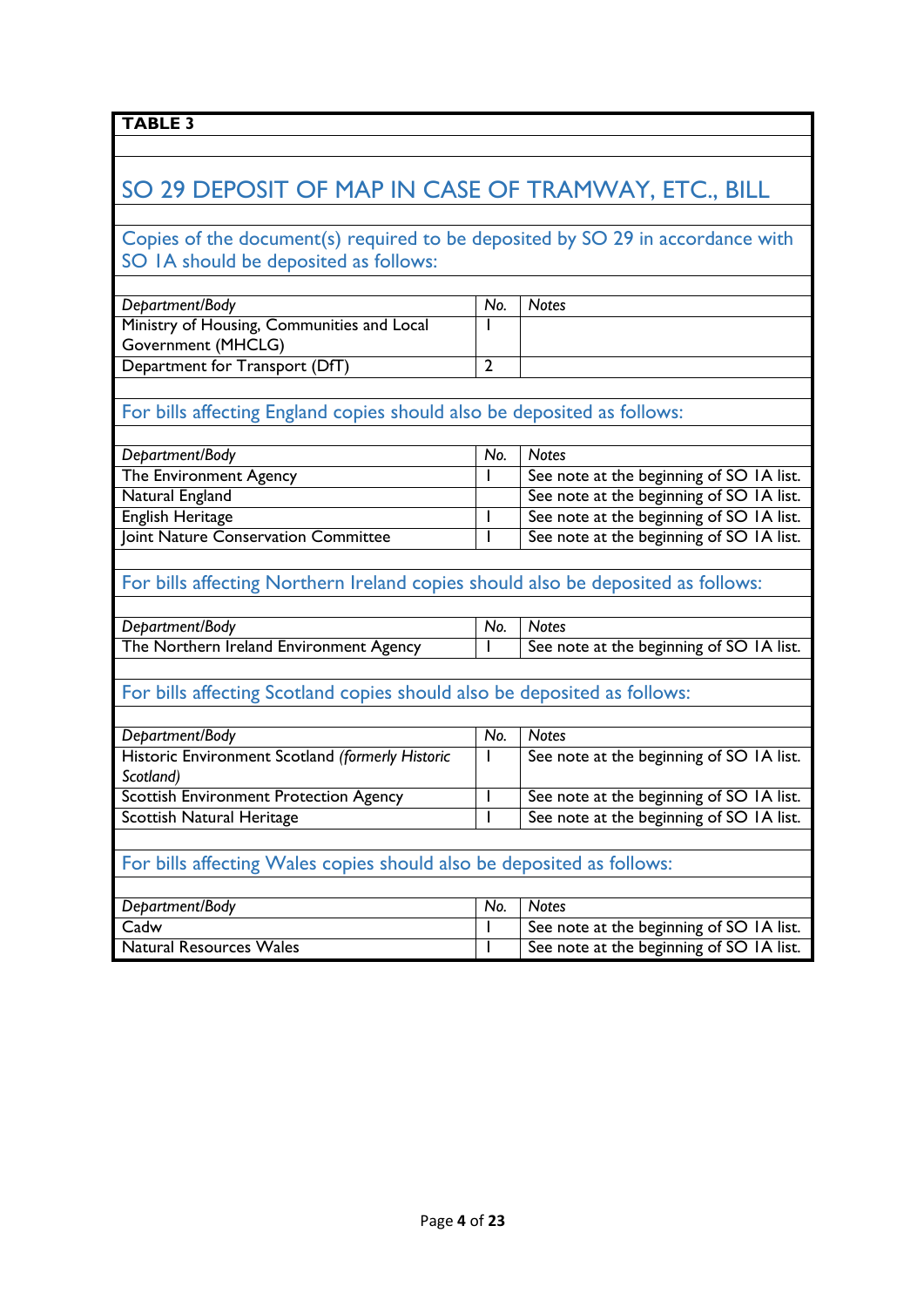## SO 30 DEPOSIT OF MAP IN CASE BILL FOR SUPPLY OF **ELECTRICITY**

Copies of the document(s) required to be deposited by SO 30 in accordance with SO IA should be deposited as follows:

| Department/Body                                   | No. | <b>Notes</b> |
|---------------------------------------------------|-----|--------------|
| Department for Business, Energy and Industrial    |     |              |
| Strategy (BEIS) (formerly Department for Business |     |              |
| Innovation and Skills)                            |     |              |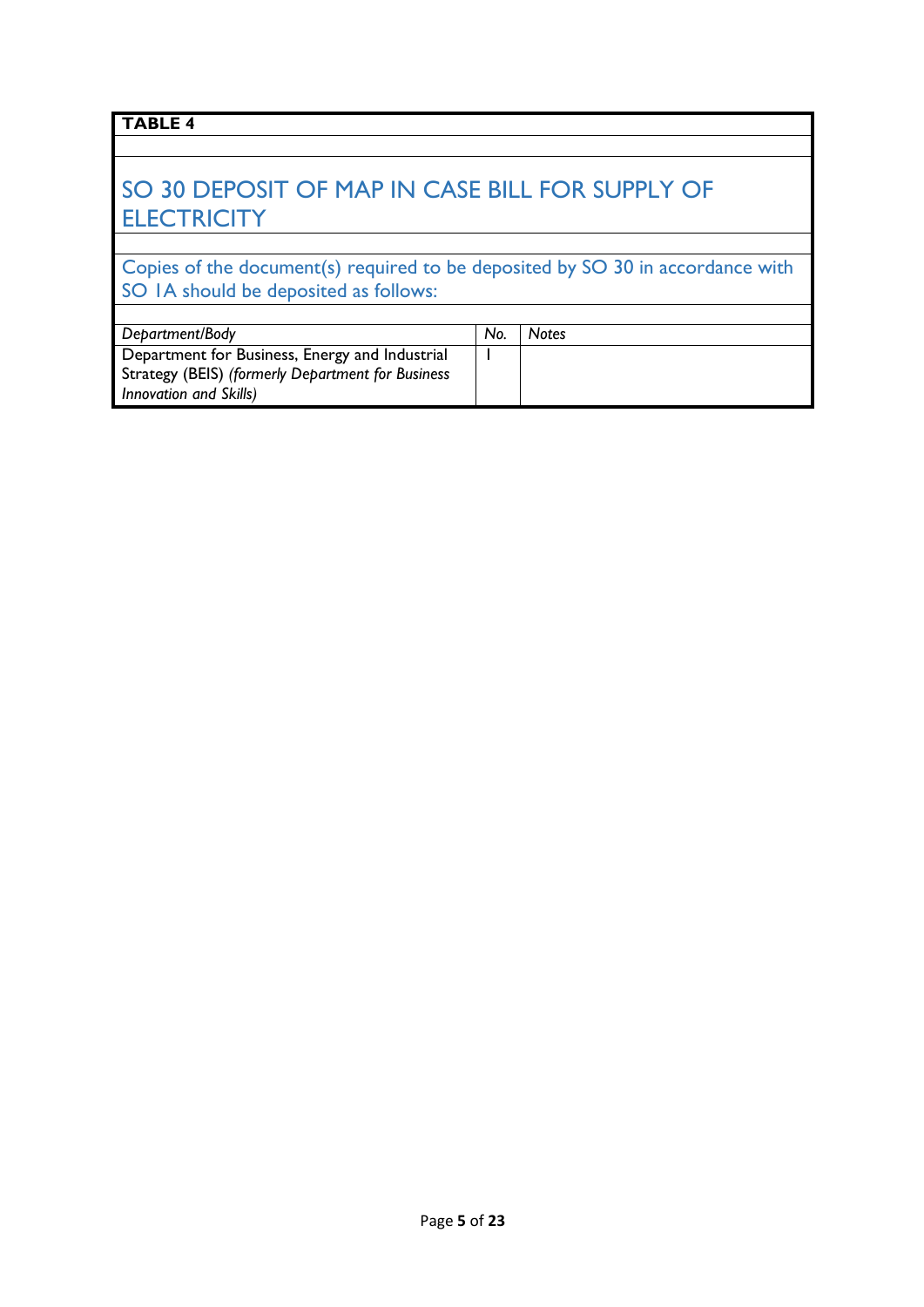## SO 30A DEPOSIT OF MAP IN CASE BILL FOR TAKING WATER SUPPLY

Copies of the document(s) required to be deposited by HL SO 30A(1) or HC SO 30A in accordance with SO 1A should be deposited as follows:

| Department/Body                            | No. | <b>Notes</b> |
|--------------------------------------------|-----|--------------|
| Department for Environment, Food and Rural |     |              |
| Affairs (DEFRA)                            |     |              |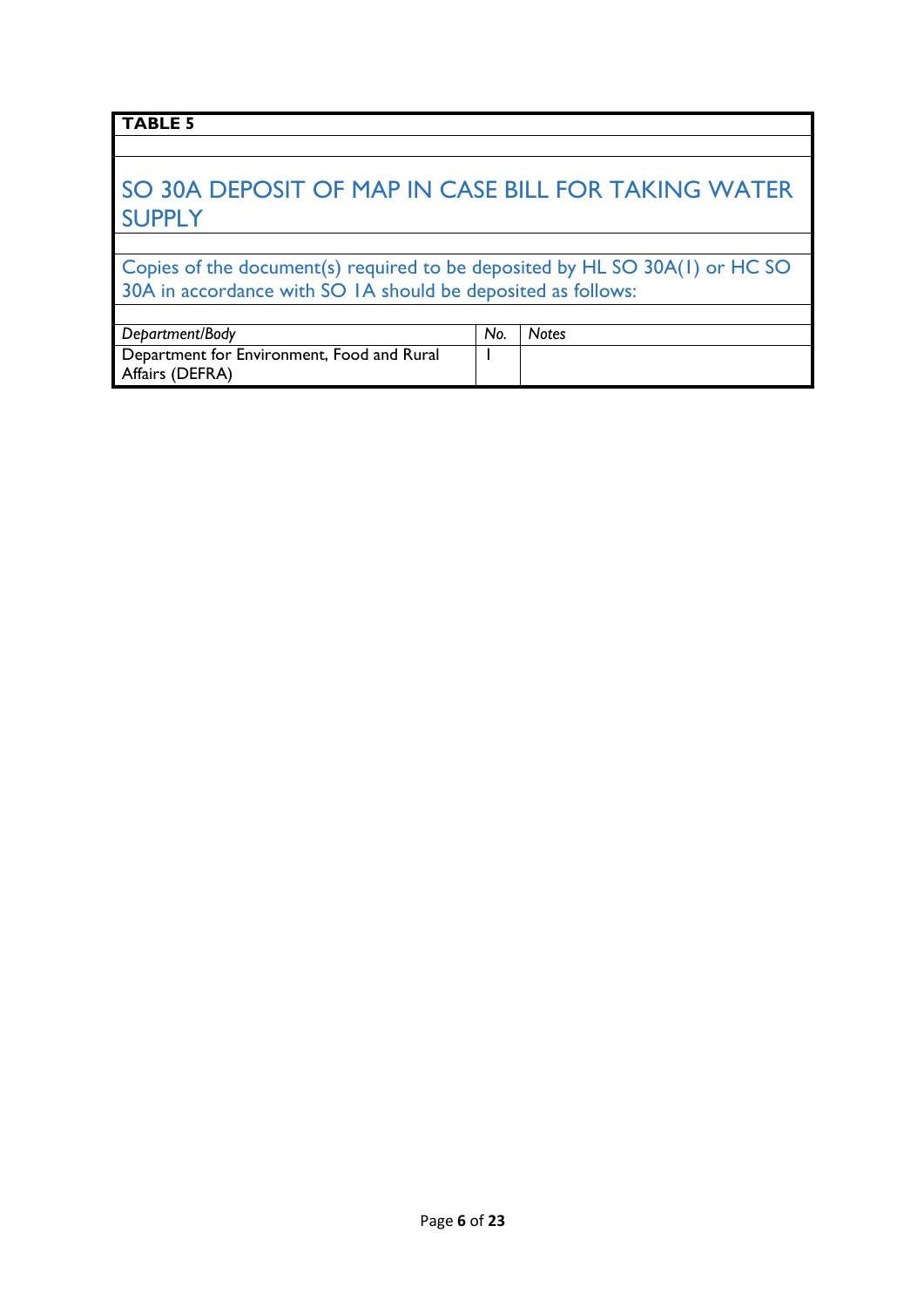## SO 31 DEPOSIT OF COPY OF PLAN, ETC. IN CASE OF BILL AFFECTING TIDAL LANDS

#### Copies of the document(s) required to be deposited by HL SO 31(1) or HC SO 31 in accordance with SO 1A should be deposited as follows:

| No. | Notes |
|-----|-------|
|     |       |
|     |       |
|     |       |
|     |       |
|     |       |

### For bills affecting England copies should also be deposited as follows:

| Department/Body                     | No. | <b>Notes</b>                             |
|-------------------------------------|-----|------------------------------------------|
| The Environment Agency              |     | See note at the beginning of SO IA list. |
| Natural England                     |     | See note at the beginning of SO IA list. |
| English Heritage                    |     | See note at the beginning of SO IA list. |
| Joint Nature Conservation Committee |     | See note at the beginning of SO IA list. |

#### For bills affecting Northern Ireland copies should also be deposited as follows:

| Department/Body                         | No. | <b>Notes</b>                             |
|-----------------------------------------|-----|------------------------------------------|
| The Northern Ireland Environment Agency |     | See note at the beginning of SO IA list. |

## For bills affecting Scotland copies should also be deposited as follows:

| Department/Body                                  | No. | <b>Notes</b>                             |
|--------------------------------------------------|-----|------------------------------------------|
| Historic Environment Scotland (formerly Historic |     | See note at the beginning of SO IA list. |
| Scotland)                                        |     |                                          |
| <b>Scottish Environment Protection Agency</b>    |     | See note at the beginning of SO IA list. |
| Scottish Natural Heritage                        |     | See note at the beginning of SO IA list. |
|                                                  |     |                                          |

### For bills affecting Wales copies should also be deposited as follows:

| Department/Body                | No. | <b>Notes</b>                             |
|--------------------------------|-----|------------------------------------------|
| Cadw                           |     | See note at the beginning of SO IA list. |
| <b>Natural Resources Wales</b> |     | See note at the beginning of SO IA list. |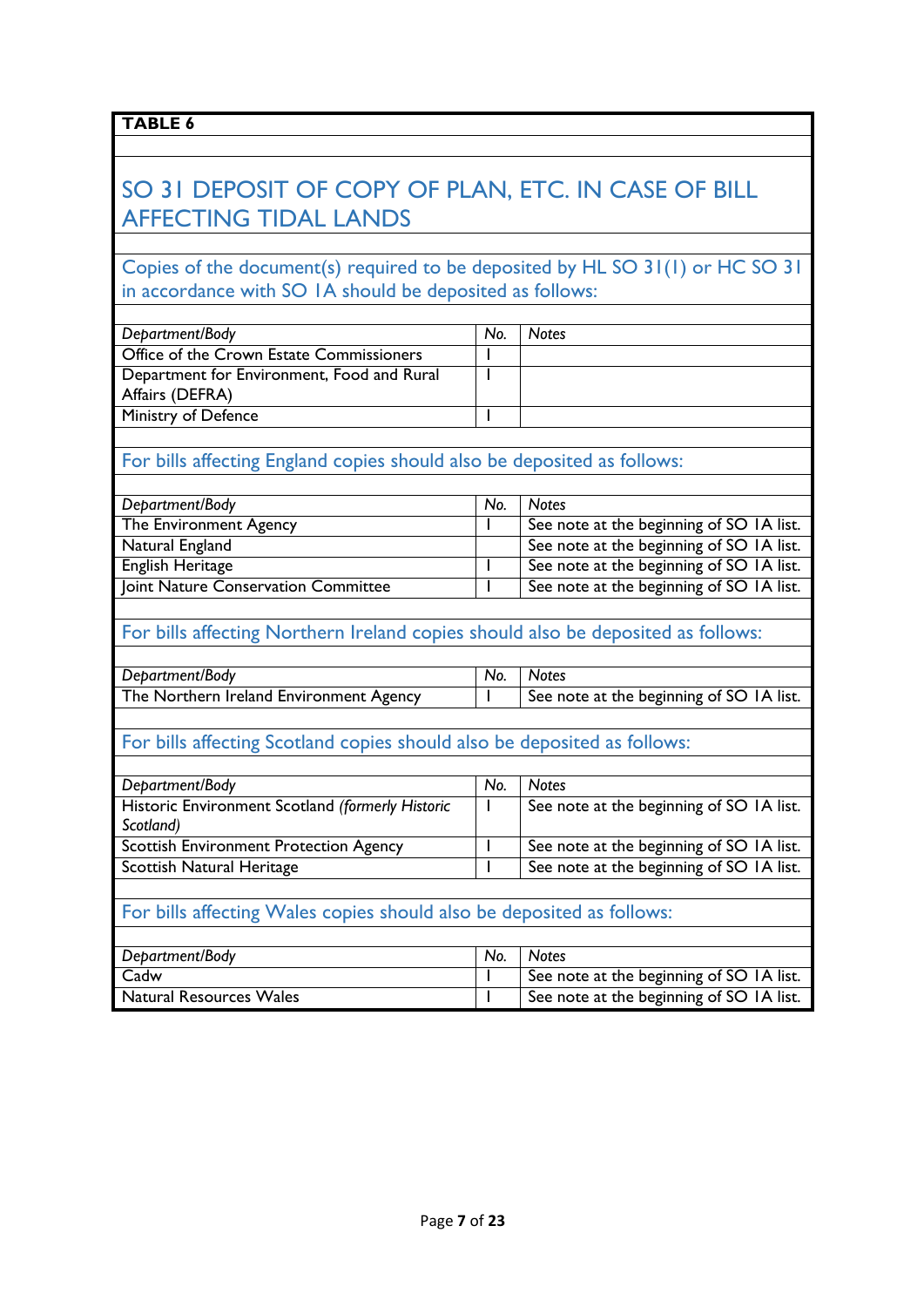| - | н |  |
|---|---|--|
|   |   |  |

## SO 32 DEPOSIT OF COPY OF PLAN, ETC. IN CASE OF BILL AFFECTING FISHERIES

1. Copies of the document(s) required to be deposited by HL SO 32(1) or HC SO 32(1) in accordance with SO 1A should be deposited as follows:

| Department/Body                            | No. | <b>Notes</b>                                                                                                                                   |
|--------------------------------------------|-----|------------------------------------------------------------------------------------------------------------------------------------------------|
| Department for Environment, Food and Rural |     | <b>NB:</b> Please remember there is an                                                                                                         |
| Affairs (DEFRA)                            |     | additional deposit to The Environment<br>Agency under SO 32(2) which is not<br>covered by SO IA and is therefore not<br>included in this list. |

# For bills affecting England copies should also be deposited as follows:

| Department/Body                     | No. | <b>Notes</b>                             |
|-------------------------------------|-----|------------------------------------------|
| The Environment Agency              |     | See note at the beginning of SO IA list. |
| Natural England                     |     | See note at the beginning of SO IA list. |
| English Heritage                    |     | See note at the beginning of SO 1A list. |
| Joint Nature Conservation Committee |     | See note at the beginning of SO IA list. |

## For bills affecting Northern Ireland copies should also be deposited as follows:

| Department/Body                         | No. | <b>Notes</b>                             |
|-----------------------------------------|-----|------------------------------------------|
| The Northern Ireland Environment Agency |     | See note at the beginning of SO IA list. |

#### For bills affecting Scotland copies should also be deposited as follows:

| Department/Body                                  | No. | <b>Notes</b>                             |
|--------------------------------------------------|-----|------------------------------------------|
| Historic Environment Scotland (formerly Historic |     | See note at the beginning of SO 1A list. |
| Scotland)                                        |     |                                          |
| <b>Scottish Environment Protection Agency</b>    |     | See note at the beginning of SO 1A list. |
| Scottish Natural Heritage                        |     | See note at the beginning of SO 1A list. |

## For bills affecting Wales copies should also be deposited as follows:

| Department/Body                | No. | <b>Notes</b>                             |
|--------------------------------|-----|------------------------------------------|
| Cadw                           |     | See note at the beginning of SO IA list. |
| <b>Natural Resources Wales</b> |     | See note at the beginning of SO IA list. |

#### 2. Copies of the document(s) required to be delivered or sent by HL SO 32(2) or HC SO 32(2) in accordance with SO 1A should be delivered or sent as follows:  $\overline{\phantom{0}}$ Τ

| Department/Body        | No. | <b>Notes</b>                             |
|------------------------|-----|------------------------------------------|
| The Environment Agency |     | This copy is additional to any copies    |
|                        |     | required in other tables and is intended |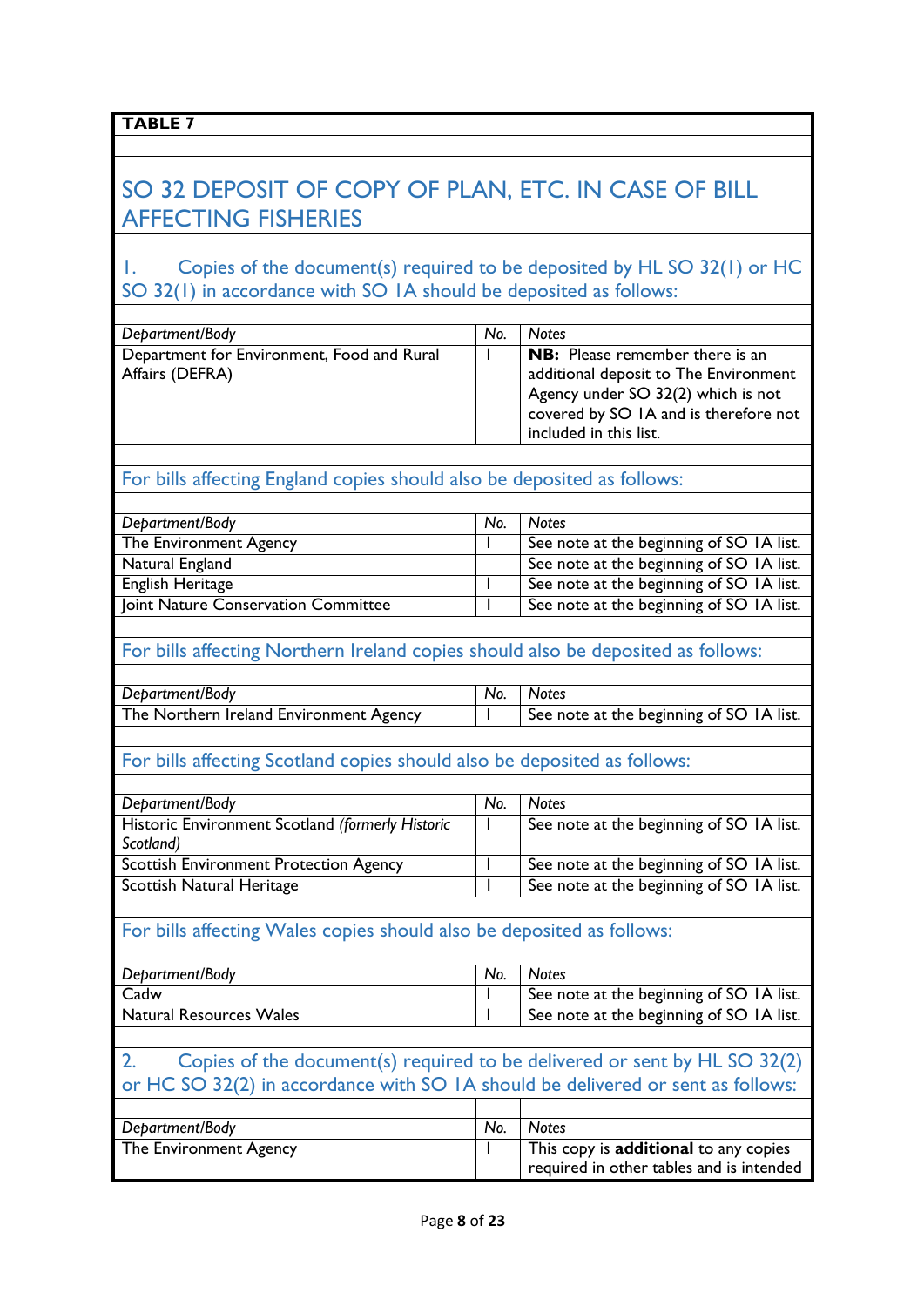|  | for the office of the Environment<br>Agency covering the area containing<br>the river or estuary affected. The EA<br>should be contacted and the copy<br>should be delivered or sent to<br>whichever office it nominates. |
|--|---------------------------------------------------------------------------------------------------------------------------------------------------------------------------------------------------------------------------|
|--|---------------------------------------------------------------------------------------------------------------------------------------------------------------------------------------------------------------------------|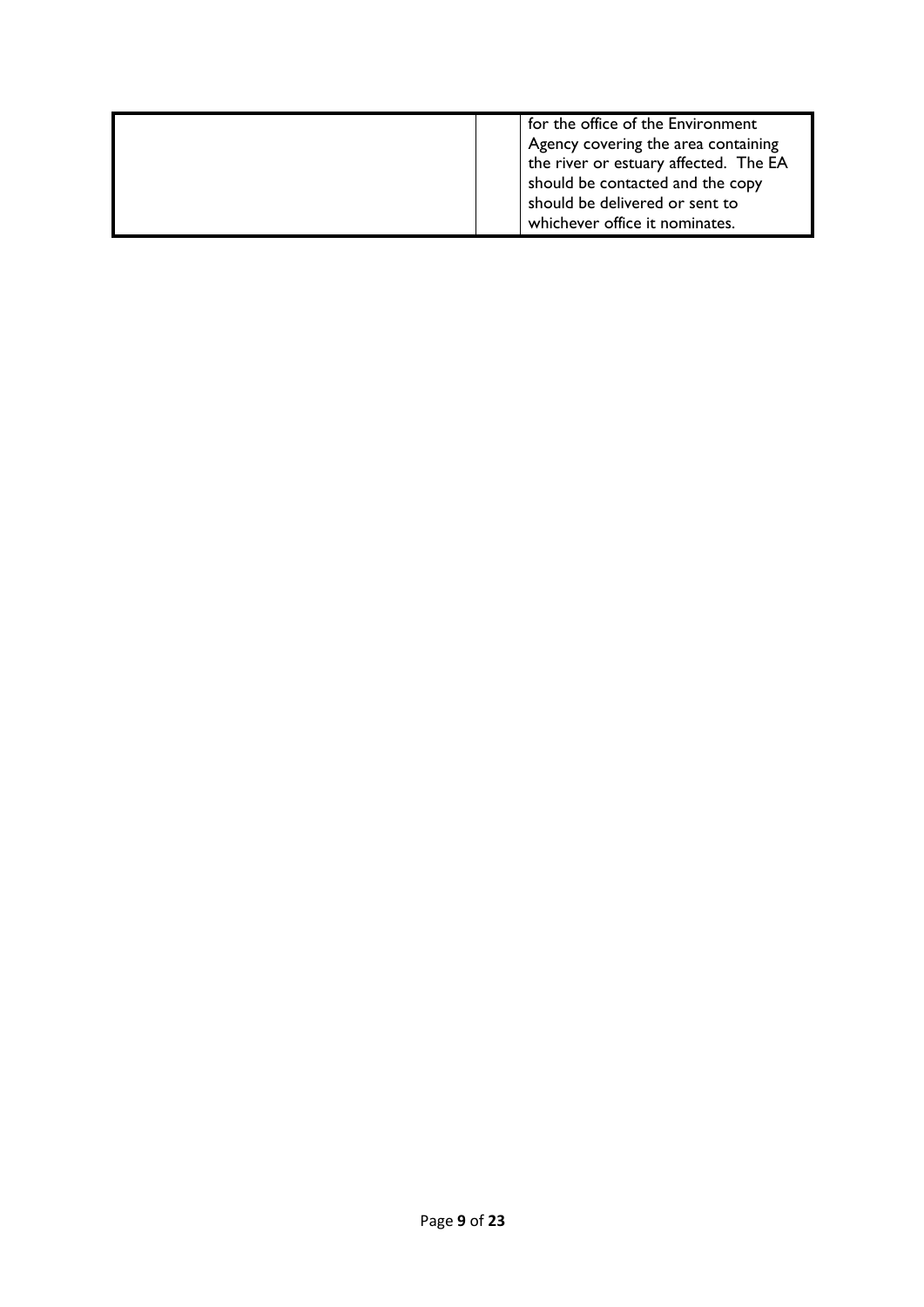## SO 33 DELIVERY OF COPY OF PLAN, ETC., AFFECTING BANKS, ETC., OF RIVER

Copies of the document(s) required to be delivered or sent by SO 33 in accordance with SO 1A should be delivered or sent as follows:

| Department/Body        | No. | <b>Notes</b>                                                                                                                                                                                                                                                                                        |
|------------------------|-----|-----------------------------------------------------------------------------------------------------------------------------------------------------------------------------------------------------------------------------------------------------------------------------------------------------|
| The Environment Agency |     | This copy is additional to any copies<br>required in other tables and is intended<br>for the office of the Environment<br>Agency covering the area containing<br>the river affected. The EA should be<br>contacted and the copy should be<br>delivered or sent to whichever office it<br>nominates. |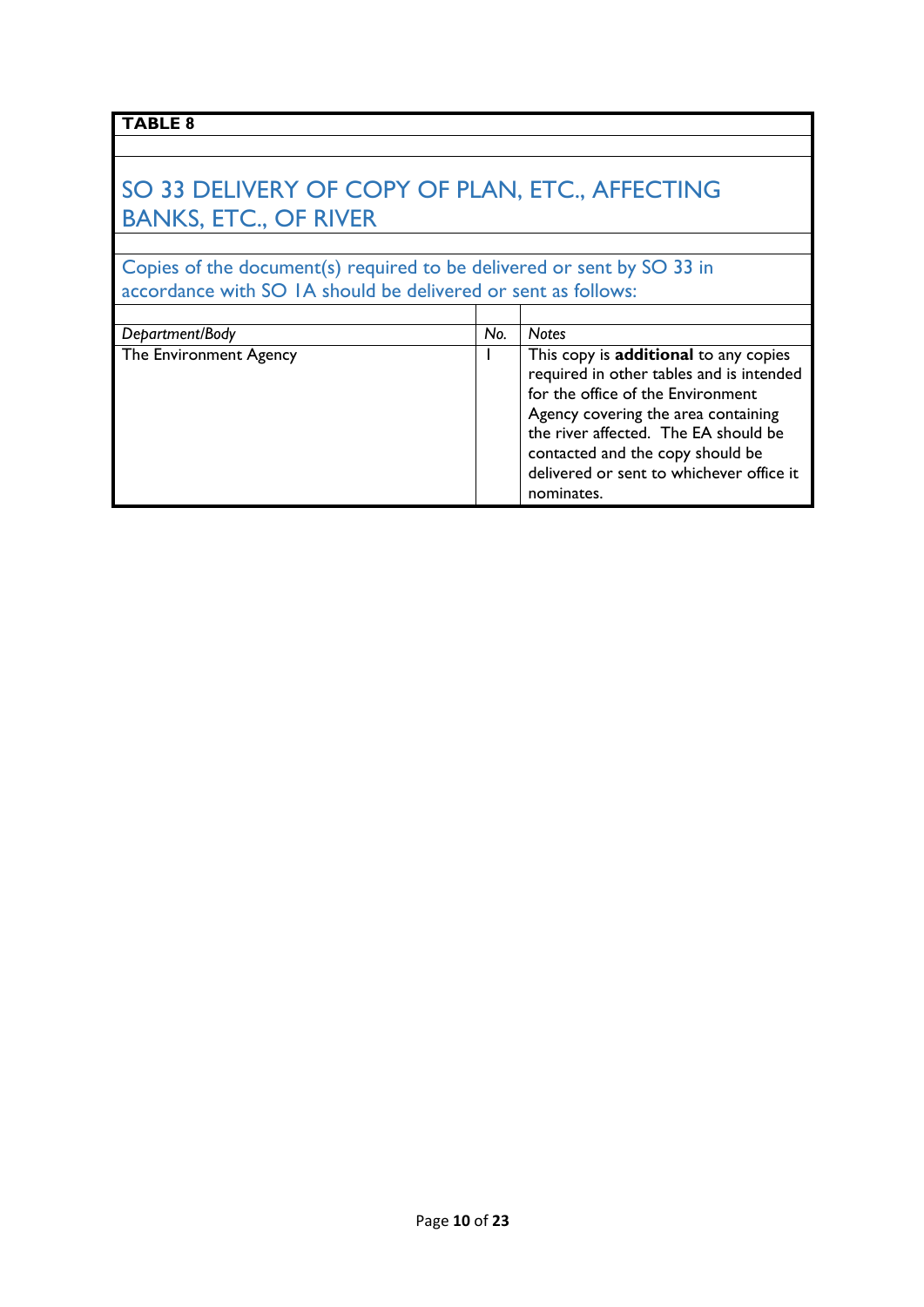## SO 34 DEPOSIT OF COPY OF PLAN, ETC., IN CERTAIN TRANSPORT RELATED CASES

### Copies of the document(s) required to be deposited by SO 34 in accordance with SO 1A should be deposited as follows:

| Department/Body                            | No. | Notes |
|--------------------------------------------|-----|-------|
| Ministry of Housing, Communities and Local |     |       |
| Government (MHCLG)                         |     |       |
| Department for Environment, Food and Rural |     |       |
| Affairs (DEFRA)                            |     |       |
| Department for Transport (DfT)             |     |       |
|                                            |     |       |

### For bills affecting England copies should also be deposited as follows:

| Department/Body                     | No. | <b>Notes</b>                             |
|-------------------------------------|-----|------------------------------------------|
| The Environment Agency              |     | See note at the beginning of SO IA list. |
| Natural England                     |     | See note at the beginning of SO IA list. |
| English Heritage                    |     | See note at the beginning of SO IA list. |
| Joint Nature Conservation Committee |     | See note at the beginning of SO IA list. |

## For bills affecting Northern Ireland copies should also be deposited as follows:

| Department/Body                         | No. | <b>Notes</b>                             |
|-----------------------------------------|-----|------------------------------------------|
| The Northern Ireland Environment Agency |     | See note at the beginning of SO IA list. |
|                                         |     |                                          |

## For bills affecting Scotland copies should also be deposited as follows:

| Department/Body                                                       | No. | <b>Notes</b>                             |  |
|-----------------------------------------------------------------------|-----|------------------------------------------|--|
| Historic Environment Scotland (formerly Historic                      |     | See note at the beginning of SO 1A list. |  |
| Scotland)                                                             |     |                                          |  |
| <b>Scottish Environment Protection Agency</b>                         |     | See note at the beginning of SO 1A list. |  |
| Scottish Natural Heritage                                             |     | See note at the beginning of SO IA list. |  |
|                                                                       |     |                                          |  |
| For bills affecting Wales copies should also be deposited as follows: |     |                                          |  |
|                                                                       |     |                                          |  |
| Department/Body                                                       | No. | <b>Notes</b>                             |  |
| Cadw                                                                  |     | See note at the beginning of SO IA list. |  |
| <b>Natural Resources Wales</b>                                        |     | See note at the beginning of SO IA list. |  |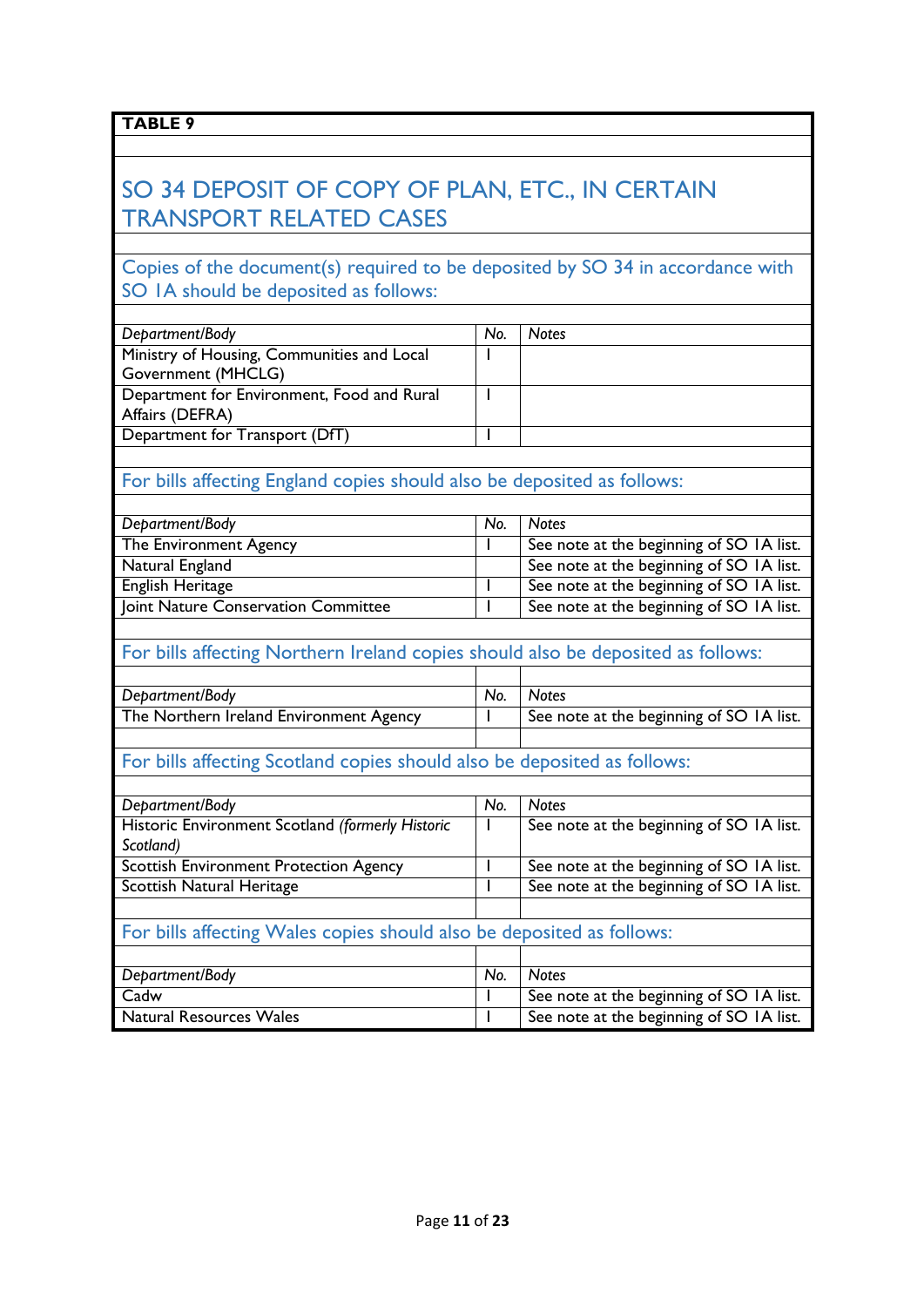## SO 35 DEPOSIT OF COPY OF PLAN, ETC., IN CERTAIN CASES WITH COMMISSIONER OF POLICE

Copies of the document(s) required to be deposited by SO 35 in accordance with SO IA should be deposited as follows:

| Department/Body                              | No. | <b>Notes</b> |
|----------------------------------------------|-----|--------------|
| Office of the Commissioner of Police for the |     |              |
| Metropolis                                   |     |              |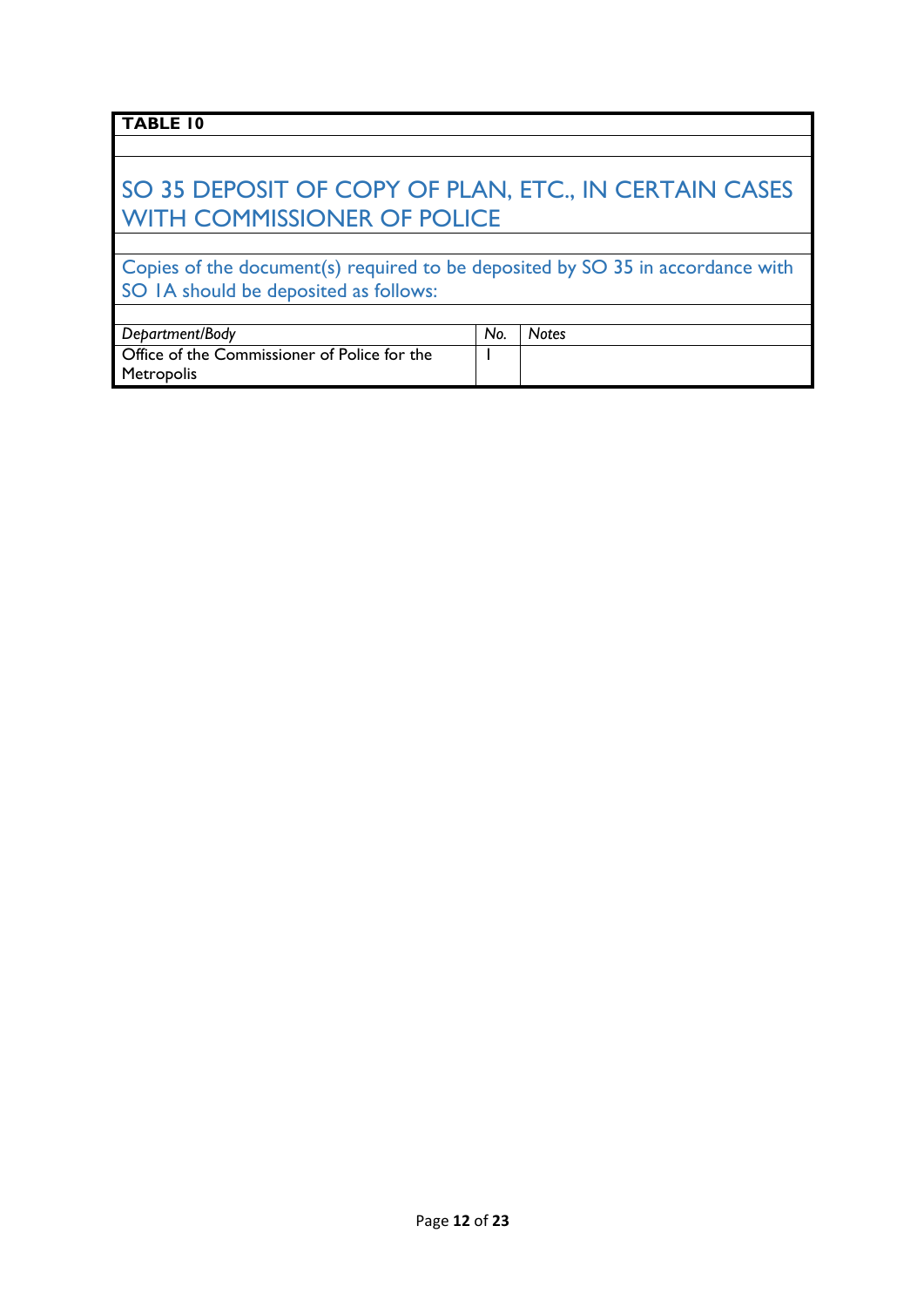## SO 36 DEPOSIT OF COPY OF PLAN, ETC., IN CERTAIN CASES WITH CERTAIN LOCAL AUTHORITIES

Copies of the document(s) required to be deposited by SO 36 in accordance with SO 1A should be deposited as follows:

Where such documents relate to the local authorities mentioned below copies should be deposited with the proper officer stated.

| Local authority                                      | No. | <b>Notes</b> |
|------------------------------------------------------|-----|--------------|
| Any district in England other than a metropolitan    |     |              |
| district or unitary district with the proper officer |     |              |
| of the district;                                     |     |              |
| Any county or county borough in Wales with the       |     |              |
| proper officer of the county or borough;             |     |              |
| Any parish having a parish council or community      |     |              |
| have a community council, with a proper officer      |     |              |
| of the parish or community council, or, if there is  |     |              |
| no such officer, with the chairman of that council;  |     |              |
| Any parish or community not having a parish or       |     |              |
| community council, with the chairman of the          |     |              |
| parish or community meeting;                         |     |              |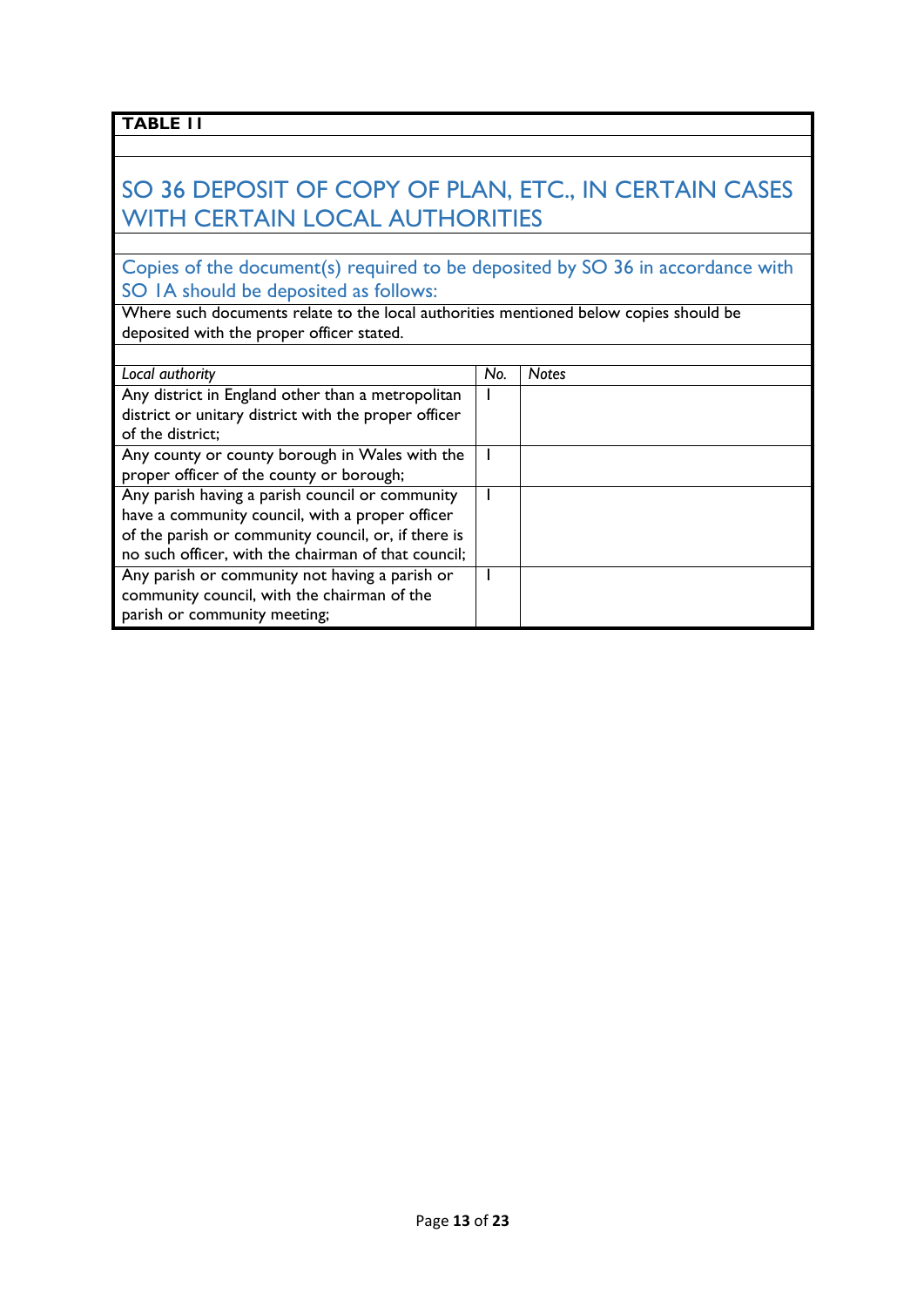## SO 37 DEPOSIT OF COPY OF PLAN, ETC. IN CERTAIN **CIRCUMSTANCES**

### Copies of the document(s) required to be deposited by SO 37 in accordance with SO 1A should be deposited as follows:

| Department/Body                                | No. | <b>Notes</b> |
|------------------------------------------------|-----|--------------|
| Ministry of Housing, Communities and Local     |     |              |
| Government (MHCLG)                             |     |              |
| Coroners, Burial, Cremation and Inquiries Team |     |              |
| (Ministry of Justice)                          |     |              |
| Department for Environment, Food and Rural     |     |              |
| Affairs (DEFRA)                                |     |              |
| Home Office                                    |     |              |
|                                                |     |              |

### For bills affecting England copies should also be deposited as follows:

| Department/Body                     | No. | <b>Notes</b>                             |
|-------------------------------------|-----|------------------------------------------|
| The Environment Agency              |     | See note at the beginning of SO IA list. |
| Natural England                     |     | See note at the beginning of SO IA list. |
| English Heritage                    |     | See note at the beginning of SO IA list. |
| Joint Nature Conservation Committee |     | See note at the beginning of SO IA list. |

### For bills affecting Northern Ireland copies should also be deposited as follows:

| Department/Body                         | No. | <b>Notes</b>                             |
|-----------------------------------------|-----|------------------------------------------|
| The Northern Ireland Environment Agency |     | See note at the beginning of SO IA list. |
|                                         |     |                                          |

## For bills affecting Scotland copies should also be deposited as follows:

| Department/Body                                                       | No. | <b>Notes</b>                             |  |
|-----------------------------------------------------------------------|-----|------------------------------------------|--|
| Historic Environment Scotland (formerly Historic                      |     | See note at the beginning of SO 1A list. |  |
| Scotland)                                                             |     |                                          |  |
| <b>Scottish Environment Protection Agency</b>                         |     | See note at the beginning of SO 1A list. |  |
| Scottish Natural Heritage                                             |     | See note at the beginning of SO 1A list. |  |
|                                                                       |     |                                          |  |
| For bills affecting Wales copies should also be deposited as follows: |     |                                          |  |
|                                                                       |     |                                          |  |

| Department/Body                | No. | <b>Notes</b>                             |
|--------------------------------|-----|------------------------------------------|
| Cadw                           |     | See note at the beginning of SO IA list. |
| <b>Natural Resources Wales</b> |     | See note at the beginning of SO 1A list. |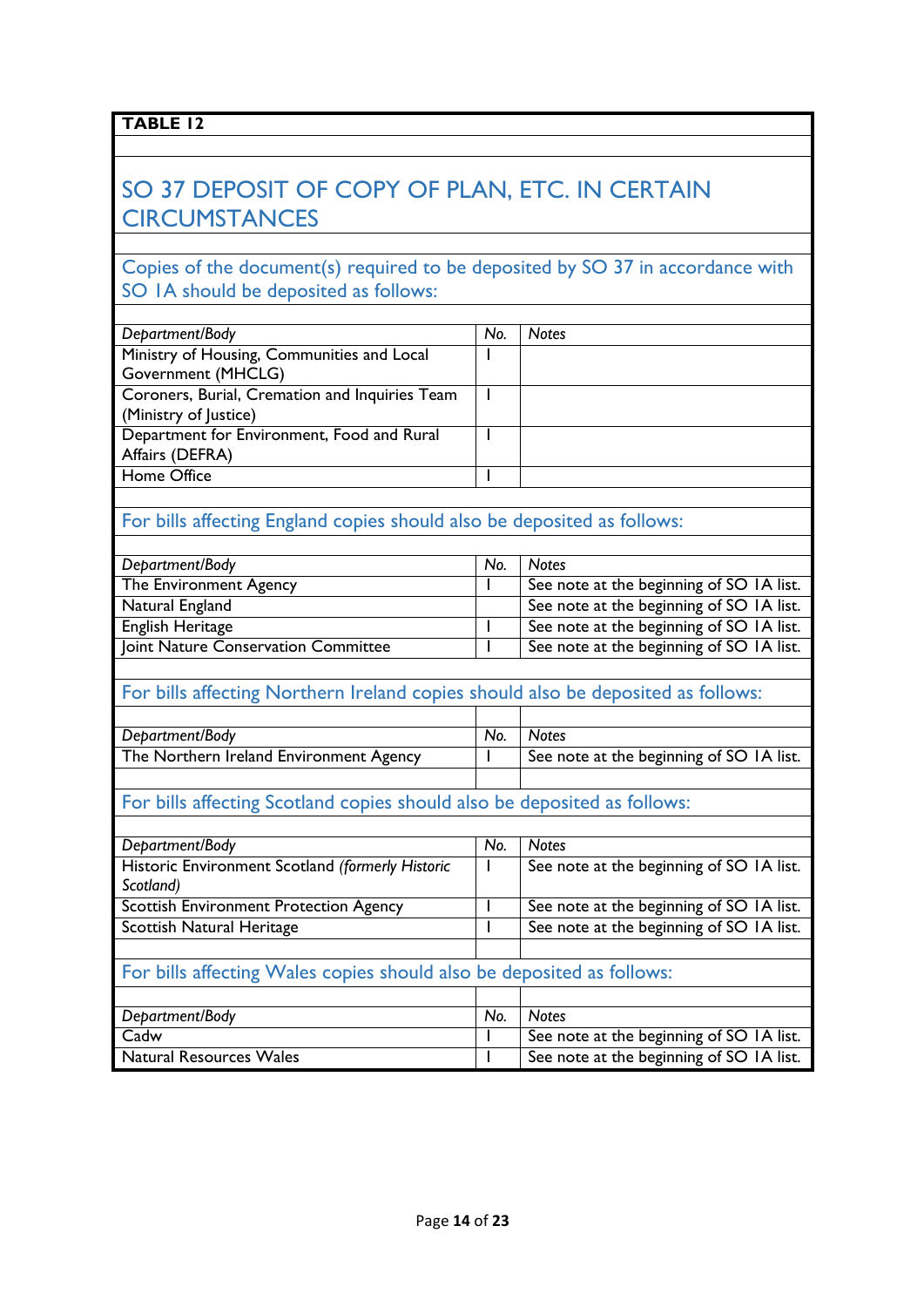## SO 39 DEPOSIT OF COPIES OF BILLS AT GOVERNMENT DEPARTMENTS AND PUBLIC BODIES

### Copies of the document(s) required to be deposited by SO 39 in accordance with SO 1A should be deposited as follows:

Copies of every bill should be deposited at:

| Department/Body                                                                                                               | $\overline{No.}$        | <b>Notes</b>                                                                                                                                                                                                                                                                     |
|-------------------------------------------------------------------------------------------------------------------------------|-------------------------|----------------------------------------------------------------------------------------------------------------------------------------------------------------------------------------------------------------------------------------------------------------------------------|
| Department for Business, Energy and Industrial<br>Strategy (BEIS) (formerly Department for Business<br>Innovation and Skills) | $\overline{\mathbf{3}}$ | $2 \times$ business and industry deposits + 1<br>x energy deposit.<br>BEIS takes over BISS & DECC deposits:<br>BEIS loses an educational deposit<br>(which goes to DfE) and gains an<br>energy deposit (from DECC whose<br>functions have been taken over by<br>BEIS).           |
| Department for Communities and Local<br>Government (DCLG)                                                                     | L                       |                                                                                                                                                                                                                                                                                  |
| Office of the Crown Estate Commissioners                                                                                      | I                       | 2 copies for those bills which require<br>Queen's Consent.                                                                                                                                                                                                                       |
| Department for Culture, Media and Sport<br>(DCMS)                                                                             | L                       |                                                                                                                                                                                                                                                                                  |
| Ministry of Defence                                                                                                           | I                       |                                                                                                                                                                                                                                                                                  |
| Department for International Trade                                                                                            | ı                       |                                                                                                                                                                                                                                                                                  |
| Ministry of Justice                                                                                                           |                         | October 2012<br>Department has asked to change<br>number of copies from 4 to 1.                                                                                                                                                                                                  |
| Office of the Duchy of Lancaster                                                                                              |                         |                                                                                                                                                                                                                                                                                  |
| Department for Education (DfE)                                                                                                | $\overline{2}$          | Increased deposit from 1 to 2 as DfE<br>has taken on higher education from the<br>former Department for Business<br>Innovation and Skills.                                                                                                                                       |
| Department for Environment, Food and Rural<br>Affairs (DEFRA)                                                                 | $\overline{\mathbf{3}}$ |                                                                                                                                                                                                                                                                                  |
| Department of Health                                                                                                          | L                       |                                                                                                                                                                                                                                                                                  |
| <b>Home Office</b>                                                                                                            | $\overline{3}$          | The Government Equalities Office had<br>a deposit of I copy (up to v.8) but is no<br>longer a department in its own right<br>and is now part of the Home Office.<br>The Home Office have decided not to<br>increase the number of copies from 3<br>to 4 to take account of this. |
| Cabinet Office (Office of the Leader of the<br>House of Commons)                                                              | I                       | This contact distributes the bills to<br>departments for ECHR Reports;<br>Note: Used to be deposited with<br>Privy Council Office for the purpose of<br>ECHR material dissemination. Those                                                                                       |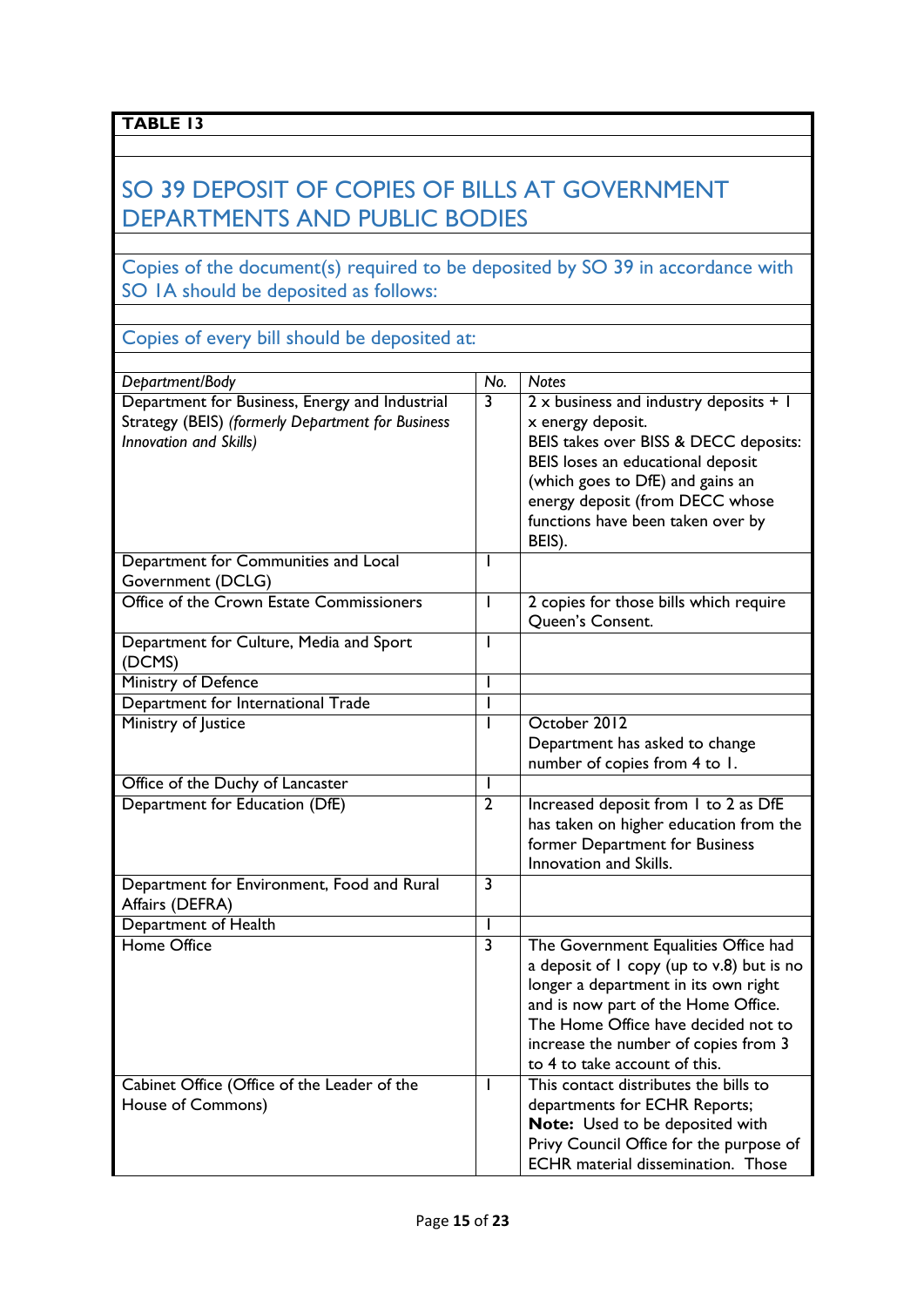|                                                                                          |                | duties have now been devolved to the                                           |
|------------------------------------------------------------------------------------------|----------------|--------------------------------------------------------------------------------|
|                                                                                          | $\overline{2}$ | Cabinet Office.                                                                |
| Department for Transport (DfT)                                                           |                |                                                                                |
| Treasury                                                                                 |                |                                                                                |
| Government Legal Department (for Attorney<br>General) (formerly the Treasury Solicitor's | I              | Additionally, SO 142 [HC 158] requires                                         |
|                                                                                          |                | "notice in writing of [a bill affecting a                                      |
| Department)                                                                              |                | charity or educational foundation] shall<br>be given to the Attorney-General". |
|                                                                                          |                | Notice to be sent to contact and they                                          |
|                                                                                          |                | will forward.                                                                  |
| Department for Work and Pensions (DWP)                                                   |                |                                                                                |
|                                                                                          |                |                                                                                |
|                                                                                          |                |                                                                                |
| Copies of every bill which relates to any matter to which the Births and Deaths          |                |                                                                                |
| Registration Act 1953 or the Registration Service Act 1953 or any Act amending           |                |                                                                                |
| those Acts relates should also be deposited as follows:                                  |                |                                                                                |
|                                                                                          |                |                                                                                |
| Department/Body                                                                          | No.            | <b>Notes</b>                                                                   |
| <b>Office for National Statistics</b>                                                    |                |                                                                                |
|                                                                                          |                |                                                                                |
| Copies of every bill which in any manner affects education or educational                |                |                                                                                |
| endowment, or relates to public libraries should also be deposited as follows:           |                |                                                                                |
|                                                                                          |                |                                                                                |
| Department/Body                                                                          | No.            | <b>Notes</b>                                                                   |
| Department for Education (DfE)                                                           | $\overline{2}$ | This deposit is in addition to the                                             |
|                                                                                          |                | deposit in the main body of Table 11.                                          |
|                                                                                          |                | Increased deposit from 1 to 2 as they                                          |
|                                                                                          |                | have taken on the higher education                                             |
|                                                                                          |                | responsibilities of the former                                                 |
|                                                                                          |                | Department for Business Innovation                                             |
|                                                                                          |                | and Skills.                                                                    |
| Department of Culture, Media and Sport (DCMS)                                            | L              | Responsible for libraries.                                                     |
|                                                                                          |                |                                                                                |
| Copies of every bill affecting charities or charitable trusts should also be deposited   |                |                                                                                |
| as follows:                                                                              |                |                                                                                |
|                                                                                          |                |                                                                                |
| Department/Body                                                                          | No.            | <b>Notes</b>                                                                   |
| The Charity Commission                                                                   |                |                                                                                |
| Office for Civil Society (Cabinet Office)                                                | I              |                                                                                |
| Department for Education (DfE)                                                           | I              | Third Sector training & education.                                             |
|                                                                                          |                | This deposit is in addition to the                                             |
|                                                                                          |                | deposit in the main body of Table 11.                                          |
|                                                                                          |                |                                                                                |
| Copies of every bill affecting the Duchy of Cornwall should also be deposited as         |                |                                                                                |
| follows:                                                                                 |                |                                                                                |
|                                                                                          |                |                                                                                |
| Office of the Duchy of Cornwall                                                          |                |                                                                                |
|                                                                                          |                |                                                                                |
|                                                                                          |                |                                                                                |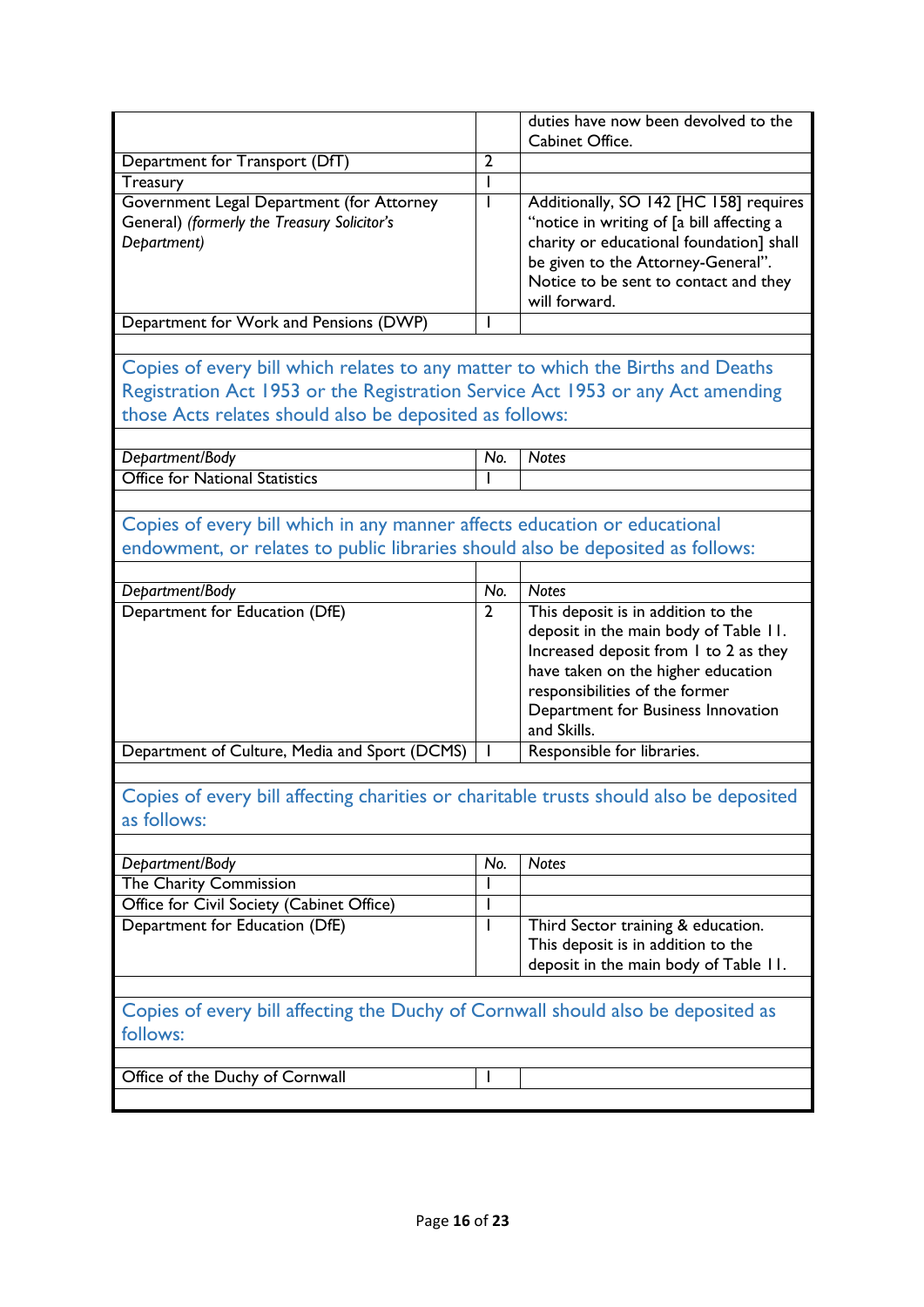|                                                                                                                                                               |                       | <b>Notes</b>                                                                                                                                                                                                                       |
|---------------------------------------------------------------------------------------------------------------------------------------------------------------|-----------------------|------------------------------------------------------------------------------------------------------------------------------------------------------------------------------------------------------------------------------------|
| Department/Body                                                                                                                                               | No.<br>$\overline{3}$ | This deposit is in addition to the                                                                                                                                                                                                 |
| Department for Environment, Food and Rural<br>Affairs (DEFRA)                                                                                                 |                       | deposit in the main body of Table 11.                                                                                                                                                                                              |
| Copies of every bill extending to Scotland should also be deposited as follows:                                                                               |                       |                                                                                                                                                                                                                                    |
|                                                                                                                                                               | No.                   |                                                                                                                                                                                                                                    |
| Department/Body<br><b>Scotland Office</b>                                                                                                                     |                       | <b>Notes</b>                                                                                                                                                                                                                       |
|                                                                                                                                                               | L                     | The contact is the Parliamentary Clerk<br>for the Scotland Office, the Wales<br>Office and the Northern Ireland Office.<br>If no reply try one of them (there are<br>different phone numbers in their<br>entries).                 |
| <b>Advocate General for Scotland</b>                                                                                                                          | ı                     |                                                                                                                                                                                                                                    |
|                                                                                                                                                               |                       |                                                                                                                                                                                                                                    |
| Copies of every bill extending to Wales should also be deposited as follows:                                                                                  |                       |                                                                                                                                                                                                                                    |
|                                                                                                                                                               |                       |                                                                                                                                                                                                                                    |
| Department/Body<br><b>Wales Office</b>                                                                                                                        | No.                   | <b>Notes</b>                                                                                                                                                                                                                       |
|                                                                                                                                                               |                       | The contact is the Parliamentary Clerk<br>for the Scotland Office, the Wales<br>Office and the Northern Ireland Office.<br>If no reply try one of them (there are<br>different phone numbers in their<br>entries).                 |
|                                                                                                                                                               |                       |                                                                                                                                                                                                                                    |
|                                                                                                                                                               |                       |                                                                                                                                                                                                                                    |
| Copies of every bill extending to Northern Ireland should also be deposited as<br>follows:                                                                    |                       |                                                                                                                                                                                                                                    |
|                                                                                                                                                               |                       |                                                                                                                                                                                                                                    |
| Department/Body<br>Northern Ireland Office                                                                                                                    | No.                   | <b>Notes</b><br>The contact is the Parliamentary Clerk<br>for the Scotland Office, the Wales<br>Office and the Northern Ireland Office.<br>If no reply try one of them (there are<br>different phone numbers in their<br>entries). |
|                                                                                                                                                               |                       |                                                                                                                                                                                                                                    |
| Copies of every bill affecting street traffic or the regulation of street traffic in the<br>Metropolitan Police District should also be deposited as follows: |                       |                                                                                                                                                                                                                                    |
|                                                                                                                                                               |                       |                                                                                                                                                                                                                                    |
| Department/Body                                                                                                                                               | No.                   | <b>Notes</b>                                                                                                                                                                                                                       |
| Office of the Commissioner of Police of the<br>Metropolis                                                                                                     |                       |                                                                                                                                                                                                                                    |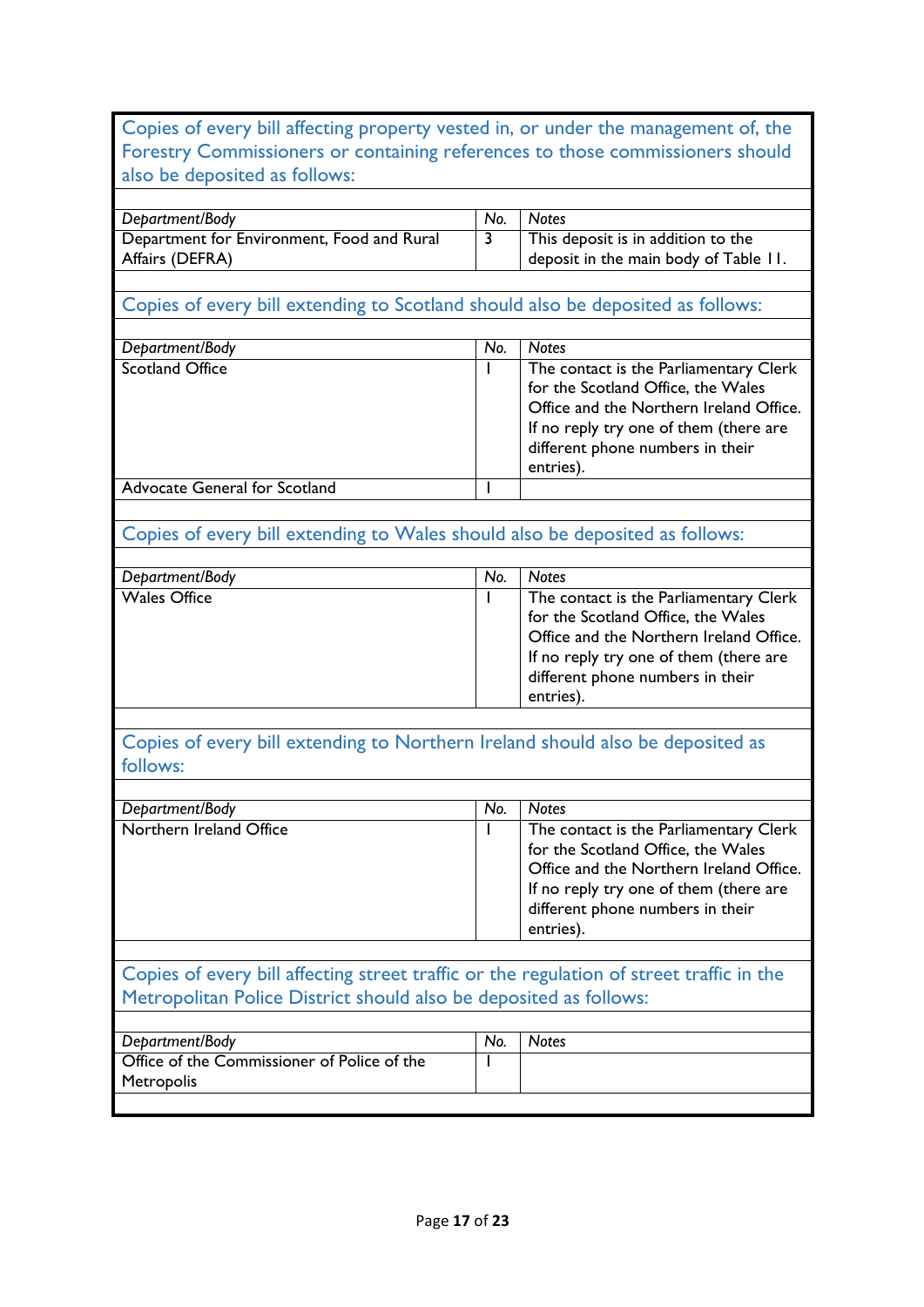Copies of every bill to which Standing Order 27A (Environmental Assessment) applies shall be deposited as follows:

## a) for bills affecting England copies should be deposited as follows:

| Department/Body                     | No. | <b>Notes</b>                             |
|-------------------------------------|-----|------------------------------------------|
| The Environment Agency              |     | See note at the beginning of SO 1A list. |
| Natural England                     |     | See note at the beginning of SO IA list. |
| English Heritage                    |     | See note at the beginning of SO IA list. |
| Joint Nature Conservation Committee |     | See note at the beginning of SO IA list. |
|                                     |     |                                          |

## b) for bills affecting Northern Ireland copies should be deposited as follows:

| Department/Body                         | No. | <b>Notes</b>                             |
|-----------------------------------------|-----|------------------------------------------|
| The Northern Ireland Environment Agency |     | See note at the beginning of SO IA list. |
|                                         |     |                                          |

### c) for bills affecting Scotland copies should be deposited as follows:

| Department/Body                                  | No. | <b>Notes</b>                             |
|--------------------------------------------------|-----|------------------------------------------|
| Historic Environment Scotland (formerly Historic |     | See note at the beginning of SO IA list. |
| Scotland)                                        |     |                                          |
| <b>Scottish Environment Protection Agency</b>    |     | See note at the beginning of SO 1A list. |
| Scottish Natural Heritage                        |     | See note at the beginning of SO 1A list. |

## d) for bills affecting Wales copies should be deposited as follows:

| Department/Body         | No. | <b>Notes</b>                             |
|-------------------------|-----|------------------------------------------|
| Cadw                    |     | See note at the beginning of SO IA list. |
| Natural Resources Wales |     | See note at the beginning of SO IA list. |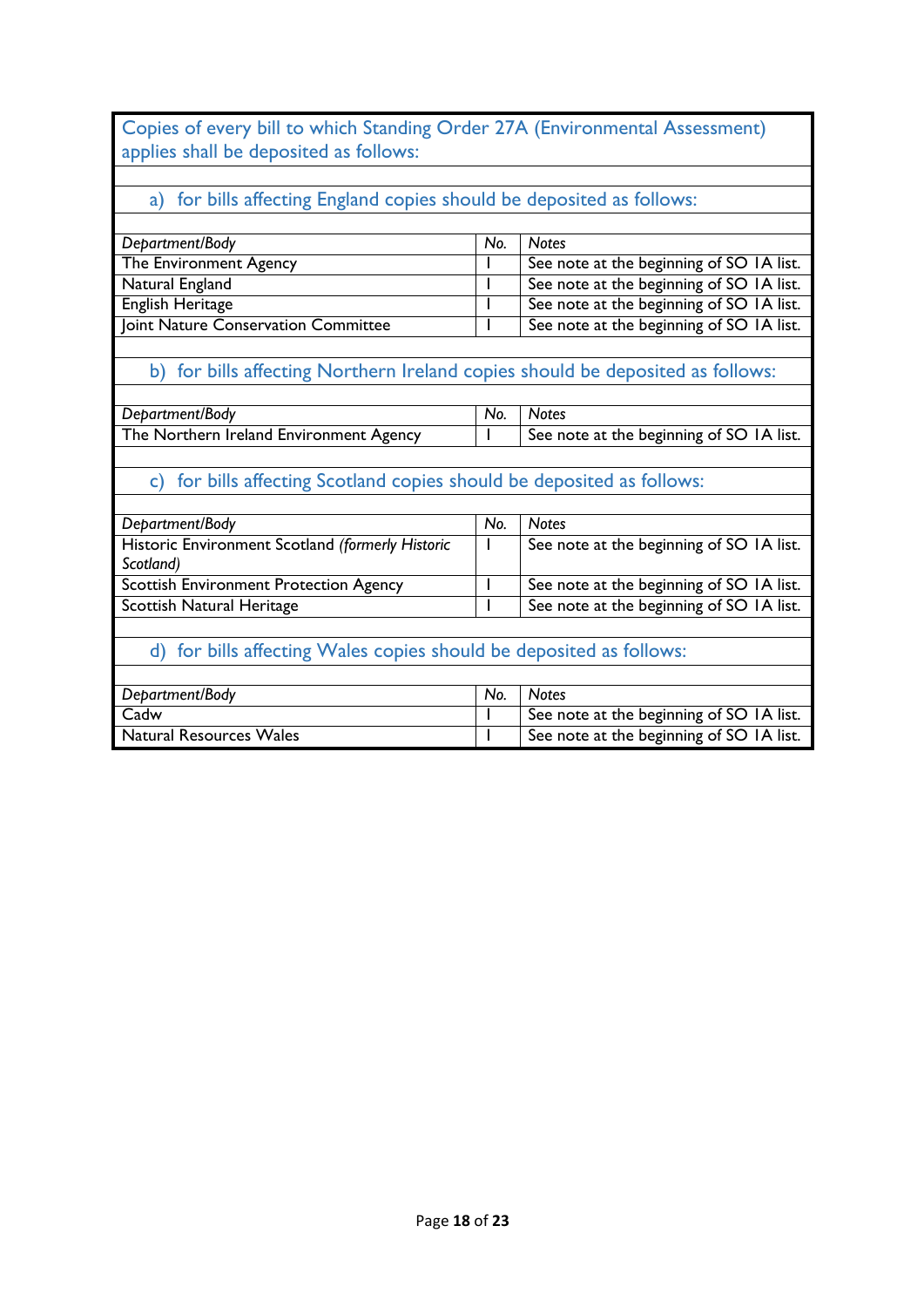## SO 41 DELIVERY OF COPIES OF CERTAIN BILLS TO HIGHWAY **AUTHORITIES**

Copies of the document(s) required to be deposited by SO 41 in accordance with SO IA should be deposited as follows:

Copies of every bill which meet the conditions imposed by SO 41 should be deposited with:

| Department/Body                                    | No. | <b>Notes</b> |
|----------------------------------------------------|-----|--------------|
| The office of the highway authority liable for the |     |              |
| maintenance of the streets or roads affected as    |     |              |
| described in SO 41.                                |     |              |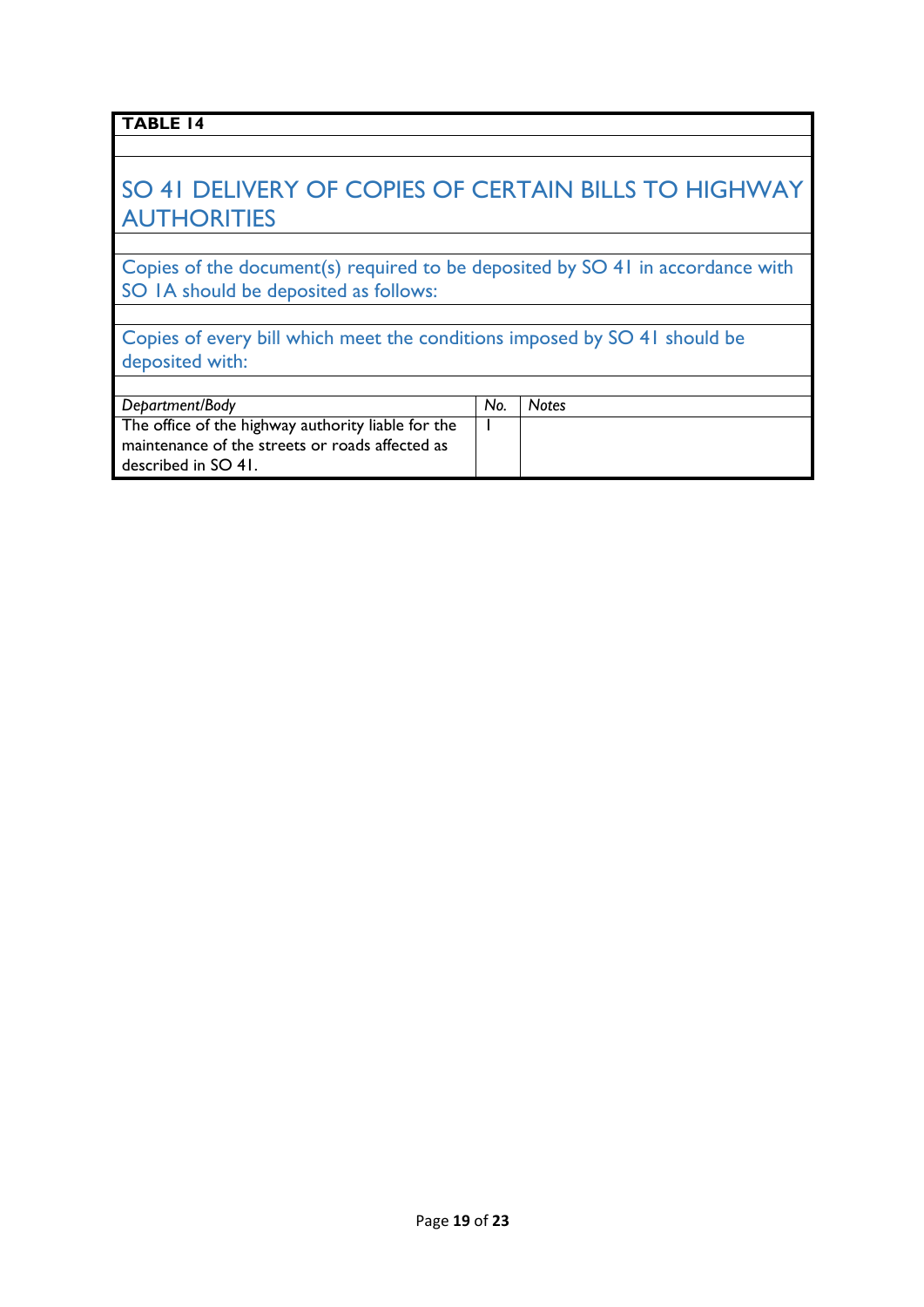## SO 42 DELIVERY OF COPIES OF BILLS AFFECTING WATERCOURSES TO ENVIRONMENT AGENCY

Copies of the document(s) required to be delivered or sent by SO 42 in accordance with SO 1A should be delivered or sent as follows:

| Department/Body        | No. | <b>Notes</b>                                                                                                                                                                                      |
|------------------------|-----|---------------------------------------------------------------------------------------------------------------------------------------------------------------------------------------------------|
| The Environment Agency |     | This copy is additional to any copies<br>required in other tables and is intended<br>for the office of the Environment<br>Agency covering the area containing<br>the watercourse affected. The EA |
|                        |     | should be contacted and the copy<br>should be delivered or sent to<br>whichever office it nominates.                                                                                              |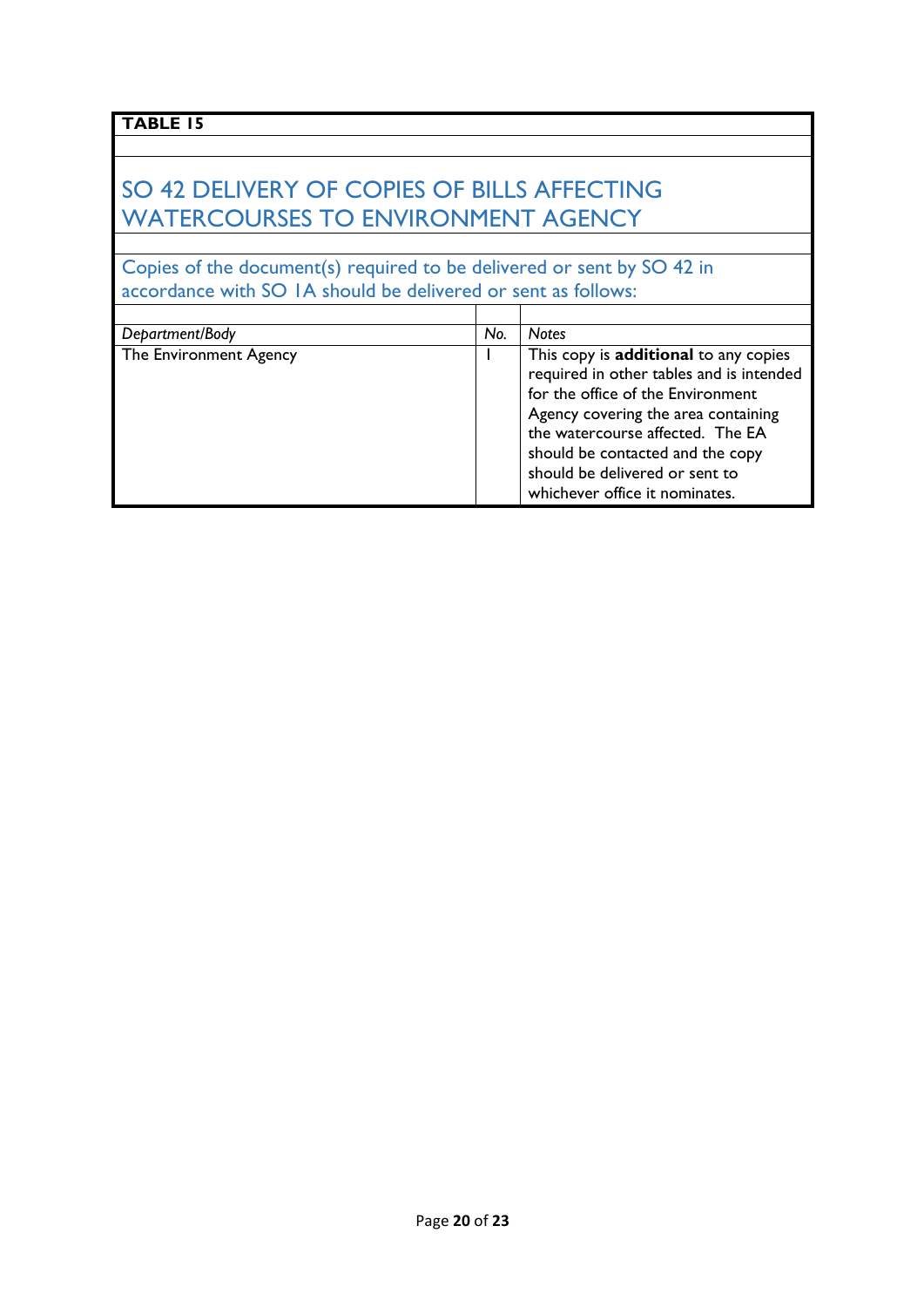## SO 43 DELIVERY OF COPIES OF BILLS AFFECTING RIVERS OR ESTUARIES TO ENVIRONMENT AGENCY

Copies of the document(s) required to be delivered or sent by SO 43 in accordance with SO 1A should be delivered or sent as follows:

| Department/Body        | No. | <b>Notes</b>                                                                                                                                                                                                                                                                                                   |
|------------------------|-----|----------------------------------------------------------------------------------------------------------------------------------------------------------------------------------------------------------------------------------------------------------------------------------------------------------------|
| The Environment Agency |     | This copy is additional to any copies<br>required in other tables and is intended<br>for the office of the Environment<br>Agency covering the area containing<br>the river or estuary affected. The EA<br>should be contacted and the copy<br>should be delivered or sent to<br>whichever office it nominates. |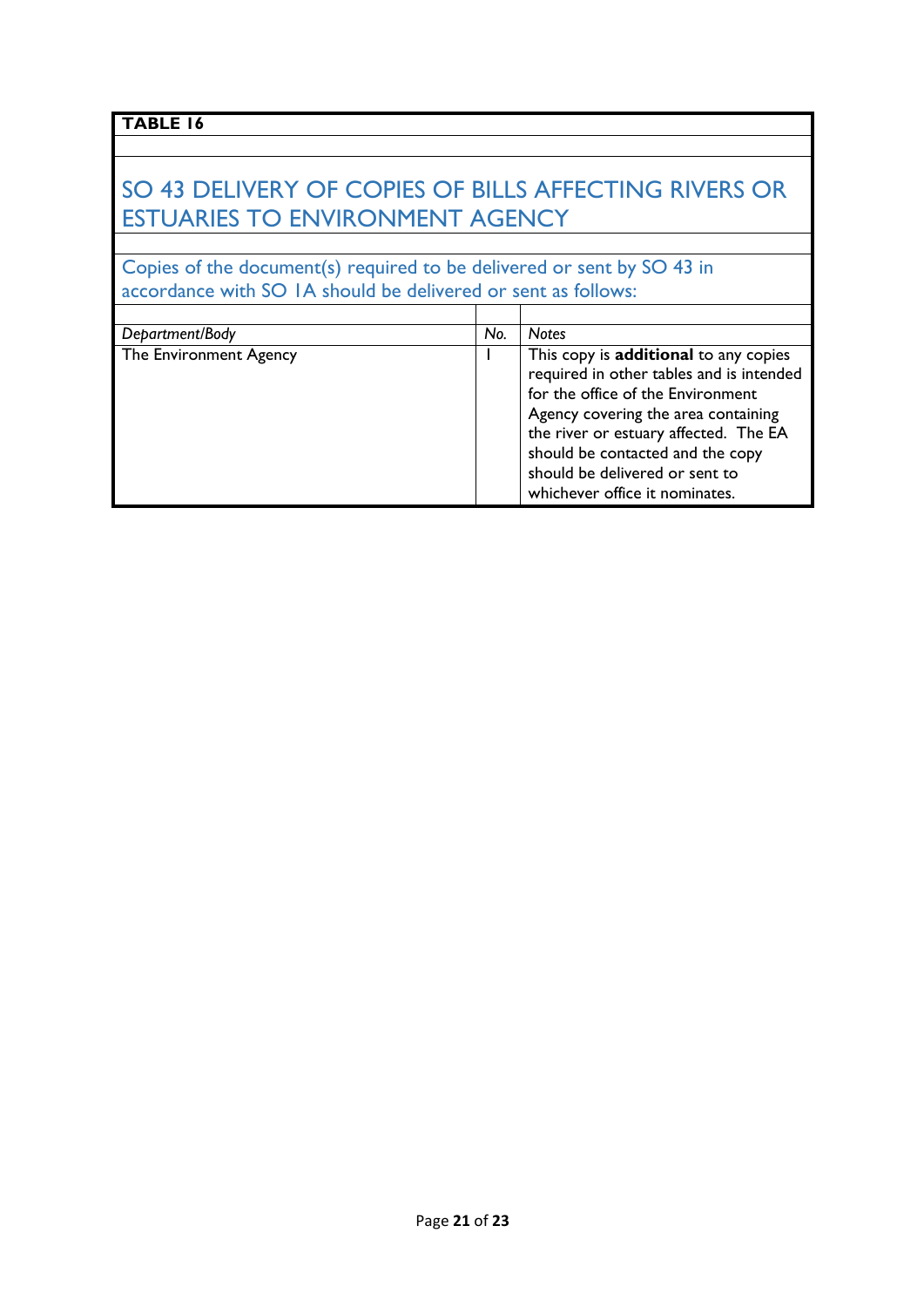## SO 44 DELIVERY OF COPIES OF CERTAIN BILLS TO LOCAL **AUTHORITIES**

Copies of the document(s) required to be deposited by SO 44 in accordance with SO 1A should be deposited as follows:

Where such documents relate to the local authorities mentioned below copies should be deposited with the proper officer stated.

| Local authority                                  | No. | <b>Notes</b> |
|--------------------------------------------------|-----|--------------|
| With the proper officer of each local authority  |     |              |
| whose area comprises the whole or any part of    |     |              |
| the area within which water is supplied as       |     |              |
| described in SO 44 except for the proper officer |     |              |
| of any parish councils or parish meetings or     |     |              |
| community councils or community meetings         |     |              |
| within the said area(s).                         |     |              |